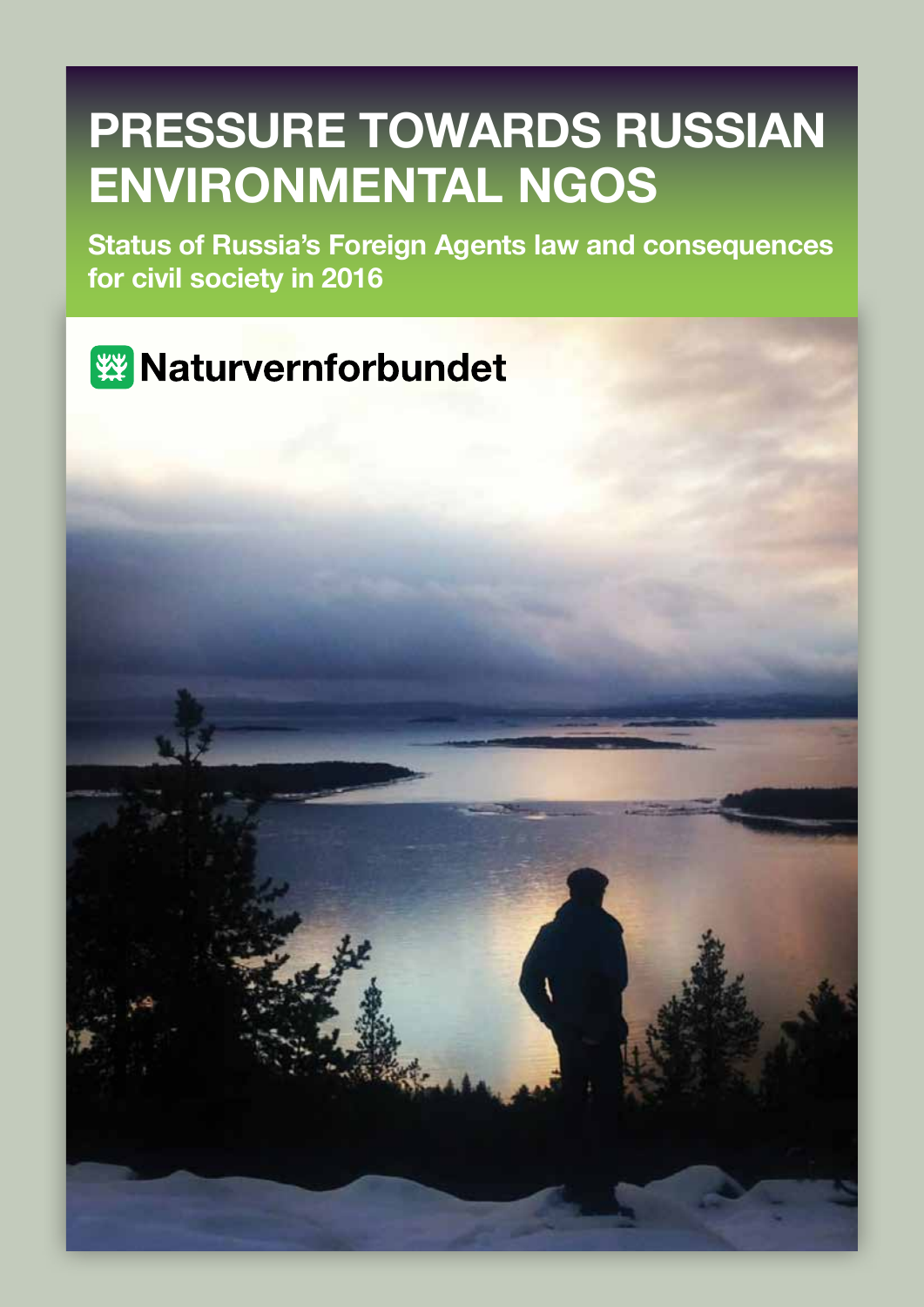#### CONTENT

| $\small \textsf{Introduction} \textcolor{red}{\textcolor{blue}{\textbf{in}}}\textcolor{red}{\textcolor{blue}{\textbf{in}}}\textcolor{red}{\textbf{in}}\textcolor{blue}{\textbf{in}}\textcolor{blue}{\textbf{in}}\textcolor{blue}{\textbf{in}}\textcolor{blue}{\textbf{in}}\textcolor{blue}{\textbf{in}}\textcolor{blue}{\textbf{in}}\textcolor{blue}{\textbf{in}}\textcolor{blue}{\textbf{in}}\textcolor{blue}{\textbf{in}}\textcolor{blue}{\textbf{in}}\textcolor{blue}{\textbf{in}}\textcolor{blue}{\textbf{in}}\textcolor{blue}{\textbf{in}}\textcolor{blue}{\text$ |  |
|------------------------------------------------------------------------------------------------------------------------------------------------------------------------------------------------------------------------------------------------------------------------------------------------------------------------------------------------------------------------------------------------------------------------------------------------------------------------------------------------------------------------------------------------------------------------|--|
|                                                                                                                                                                                                                                                                                                                                                                                                                                                                                                                                                                        |  |
|                                                                                                                                                                                                                                                                                                                                                                                                                                                                                                                                                                        |  |
|                                                                                                                                                                                                                                                                                                                                                                                                                                                                                                                                                                        |  |
|                                                                                                                                                                                                                                                                                                                                                                                                                                                                                                                                                                        |  |
|                                                                                                                                                                                                                                                                                                                                                                                                                                                                                                                                                                        |  |
|                                                                                                                                                                                                                                                                                                                                                                                                                                                                                                                                                                        |  |
|                                                                                                                                                                                                                                                                                                                                                                                                                                                                                                                                                                        |  |
|                                                                                                                                                                                                                                                                                                                                                                                                                                                                                                                                                                        |  |

#### **WRITTEN BY**

**Vitaly Servetnik,** Russian Social-Ecological Union (RSEU) / Friends of the Earth Russia **Kjersti Album,** Naturvernforbundet / Friends of the Earth Norway **Yngvild Lorentzen,** Naturvernforbundet / Friends of the Earth Norway

Photos by Helga Lerkelund (front page, pages 9 and 22) and Gennadi Shabarin (pages 6, 17 and 24).

**This report is available at www.naturvernforbundet.no/civilsocietyreports**

**Published by Naturvernforbundet, April 2017**

**NATURVERNFORBUNDET Mariboes gate 8, 0183 Oslo Telefon: +47 23 10 96 10 E-post: naturvern@naturvern.no www.naturvernforbundet.no**

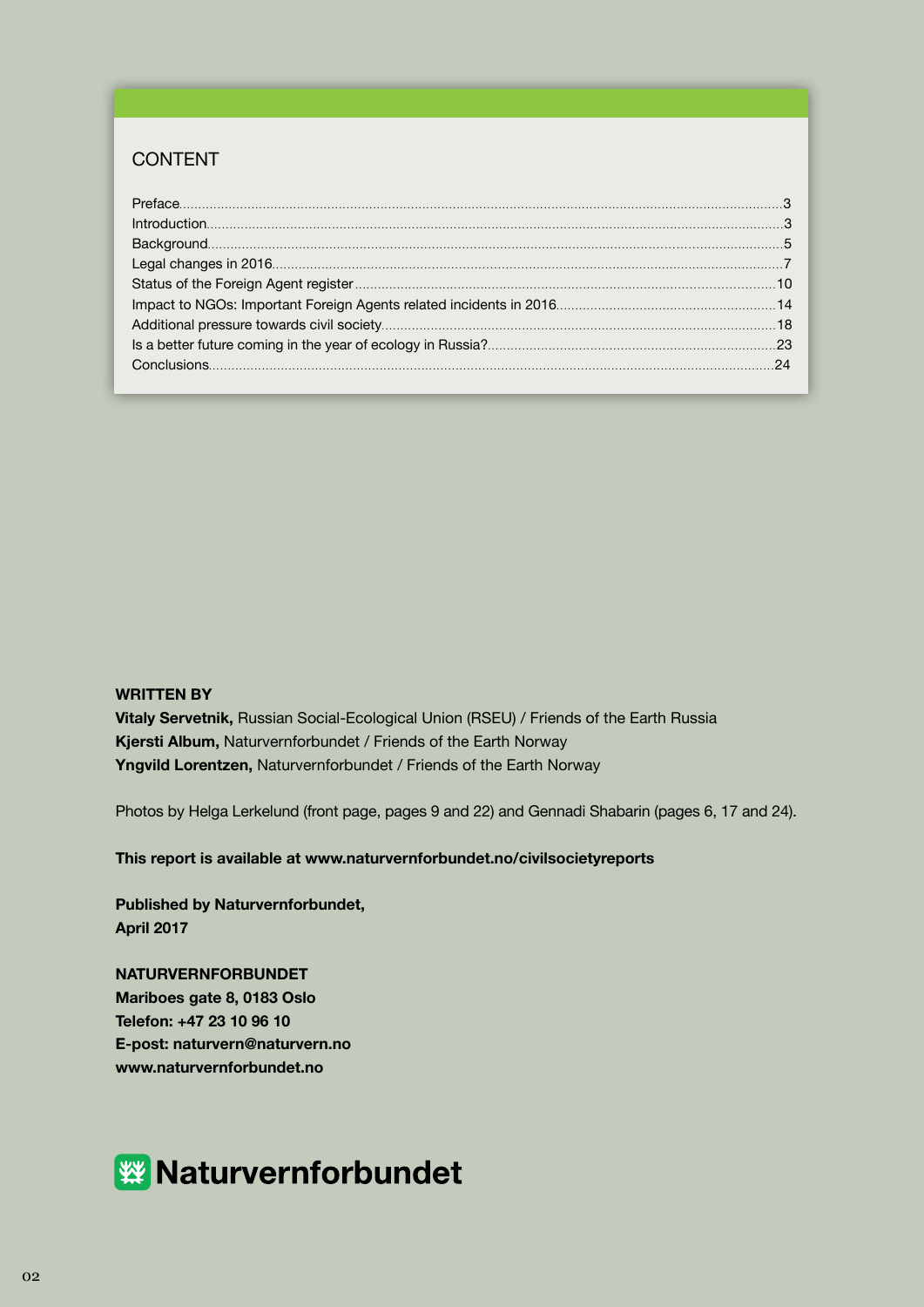### **PREFACE**

Naturvernforbundet has over many years worked closely with Russian environmental organizations. The cooperation has been helpful for both sides on a number of environmental issues, such as preservation of biodiversity in the Barents region, phase out of old nuclear plants and promotion of low carbon development. The work has all the time faced challenges from regulations on Russian side, but the situation deteriorated significantly with the new NGO laws that were approved in the Russian Parliament and by the president in 2012. Since 2015 and onwards, the time and resources spent to cope with constantly growing demands and pressure from the authorities have increased in our partner organizations.

Naturvernforbundet has regularly produced reports and short papers on the effects of the NGO laws, in particular on the Foreign Agent law and how it affects environmental organizations. All reports and updates can be found in our web page www.naturvernforbundet.no/civilsocietyreports

In this report on the situation in 2016 we shortly repeat background information about the laws, and provide updated information on the number of NGOs listed. The reader will also find examples from different NGOs. Our new focus in this report is the increased additional pressure that the Russian organizations face from a wider spectre of the society, namely media and popular movements. The NGO laws have in many ways prepared the ground for a wider pressure from the society on the organizations, as they in many ways legitimate that forces also outside the governmental structures attack the organizations in public.

We express our gratitude to the Norwegian Radiation Protection Authority and the Norwegian Ministry of Climate and Environment, whose financial support enables us to follow the situation around civil society development in Russia, and help us make the information public.

As usual, this report would not have been possible without the invaluable help from our colleagues and partners in Russia.

# **INTRODUCTION**

The conditions for civil society have severely worsened in today's Russia after Vladimir Putin's government adopted several new laws in 2012. So far one of the most controversial of these laws has been the "Foreign Agent law", which has been actively used by the Russian authorities to increase pressure on NGOs.

As environmentalists, our focus in this report is mainly on pressure towards environmental NGOs. However, we want to point out that other NGOs also face problems, often even more severe. For a long time, prior to the Foreign Agent law, human rights organizations were more often subject to harass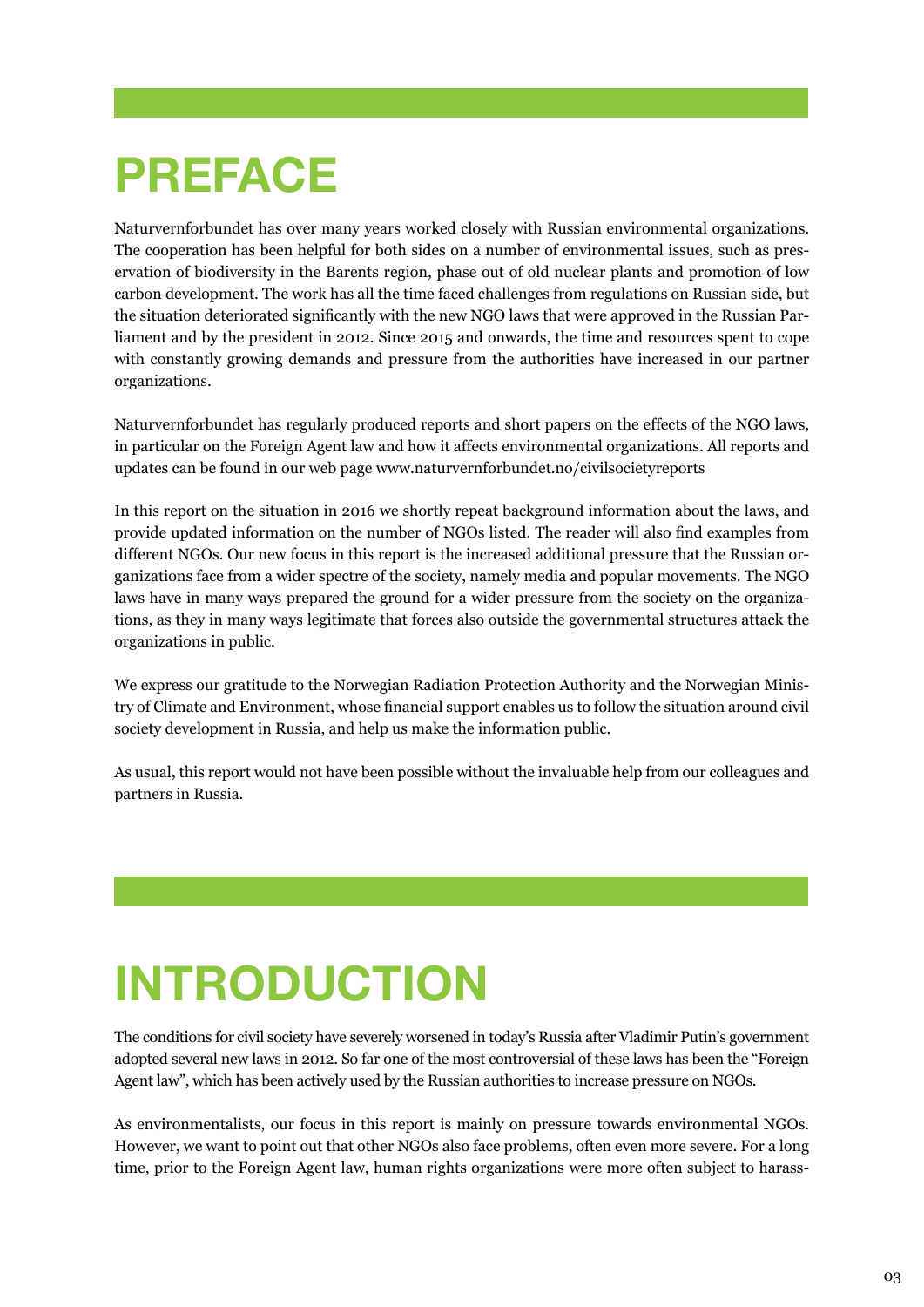ment and attacks from the authorities than the environmental organizations in Russia, but with the Foreign Agent law, the situation for the environmental NGOs changed for the worse.

A well-functioning civil society is important both for any state and for the society as a whole, and is a necessary prerequisite for finding good solutions for everyone. Human rights are important for everyone, not only those who are being affected by violations of human rights.

We want to stress that the pressure towards Russian NGOs does not come from authorities alone. Increasingly also mass media is helping to track down and highlight "foreign agents". One example is how an individual by name Maxim Rumyantsev, who is a person affiliated to Rosatom and a self-appointed watchdog of environmentalists, has been able to get a lot of media publicity based on his reports of hostile activity on behalf of the environmentalists. Two of our partners in our nuclear decommissioning work have been subject to his open attacks in mass media. Another example is the federal governmental channel "Rossiya-1", which has been accusing Nadezhda Kutepova from Planet of Hope in Ozersk in Chelyabinsk region for disclosing state secrets.

We also see increasingly more examples of how groups of people and other popular movements for example publish petitions against or in other ways put pressure on and attack NGOs and their representatives. It is not clear to which degree such actions are initiated from authorities and what comes from fear and anger in the people (which, it could be argued, is fuelled by the authorities). Hate attacks towards environmental activists occur, like an attack in Ufa towards Alexander Veselov (RSEU) from Ufa Environmentalists' Union, who was attacked right after his meeting with a waste company he was criticising. In September a camp in Krasnodar by Environmental Watch on North Caucasus (RSEU) together with Greenpeace was attacked at night, and several people had to be treated in the hospital. Such attacks continue without reactions from authorities, so at least they approved it silently.

As in most other countries, Russian environmental NGOs disagree with the authorities on several specific environmental issues. Despite what is sometimes portrayed in the media, environmental NGOs have no programme for revolution; they simply work for protection of natural values, for better and safer environmental conditions and for improved health situation for Russian citizens. The NGOs want open access to information and an open and participatory debate in the society. But federal authorities, with the Ministry of Justice as spear head, continue to treat environmental NGOs like enemies of the state and to claim that they work against "Russian interests".

It is important to note that all the cases vary and depend on region and local authorities. We have seen how the Ministry of Justice has been quite actively backed by regional prosecutor in Saratov region and violating many laws in their intension to persecute Olga Pitsunova to stop her from defending a local park from planned construction work. Sometimes other stakeholders than the Ministry of Justice initiate the cases against the organisations. In Chelyabinsk for example, the Ministry of Justice's protocols were based on FSB's requests and information. The inspection of the very popular NGO Dront in Nizhniy Novgorod was based on a complaint from a local pro-Kremlin activist. At the same time in Murmansk there has been quite slow process by the Ministry of Justice in listing NGOs to the register, and so far the lowest received fine for Bellona-Murmansk (50 000 rubles / 666 EUR / 6 250 NOK)<sup>1</sup>) for not voluntarily entering the register.

In addition, the court system in Russia is quite unjust when it comes to politically motivated cases. This has been visible in cases on labelling NGOs as Foreign Agents for example. The legislation is implemented selectively and judges do not always follow the rule of law. Also quite a lot of Russian cases in the European Court on Human Rights are based on the right for a fair trial and numerous violations of fair trial processes. We present examples of this later in the report.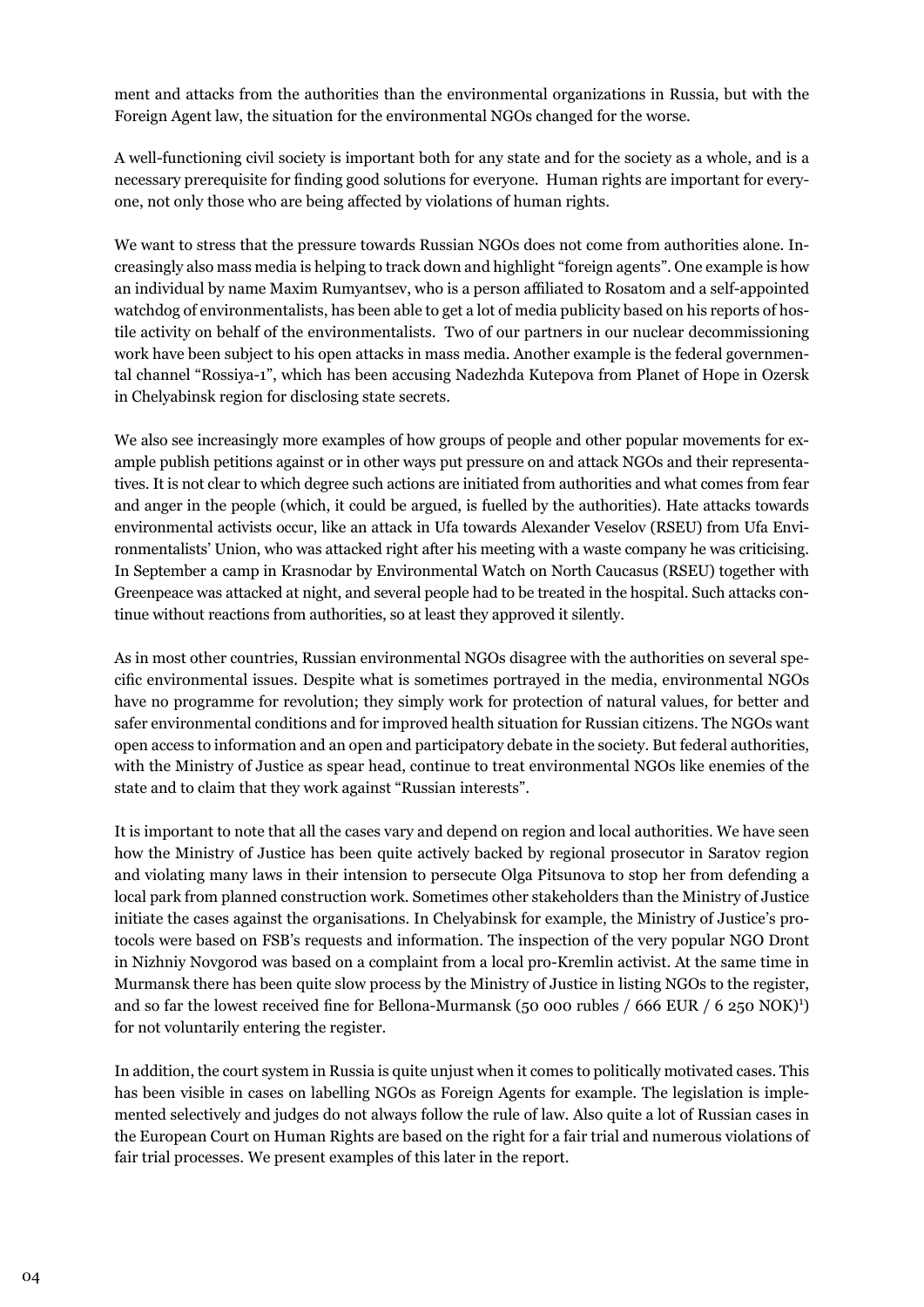### **BACKGROUND**

In this chapter we present background information on the most relevant laws and the challenges they present for the civil society. In the presentation we lean on our previous reports published in  $2014$  and  $2016$ <sup>2</sup>.

#### The law on Foreign Agents and its implementation

In 2012, several laws concerning NGOs were approved by the Russian parliament and the president, the law on "Foreign Agents" (law number 121-FZ) being the most controversial. The law went into force in November 2012, and required that all NGOs that received foreign funding and at the same time has any "political activity" should enter a register of Foreign Agents. Most Russian NGOs soon decided that they did not want to register voluntarily, as they considered themselves not to be "Foreign Agents" and also that the law was unjust and vague. As the authorities saw that few organizations entered the register, the Ministry of Justice initiated a broad range of inspections during the first half of 2013, and from March to September many NGOs were checked by the public prosecutor in their district. Many of them received warnings or notifications of violation the Foreign Agents law.

A change in the law from 2014 gave the Ministry of Justice the right to include organizations in the register themselves, without a court ruling. This gave results; in 2015 the number of NGOs in the register increased enormously. The consequences for organizations that receive this label are huge, and in practice it has proven difficult to continue the activity of the organizations. With the forced registration follows also court cases and big fines for not having registered voluntarily, for the NGO and for the leader or leaders of NGOs. Once an organization has entered the register, the reporting demands are increasing significantly, and all publications must be labelled

with the "Foreign Agent" label. Fines for insufficient reporting or failure of labelling are quite often given as well. As we will show later, also NGOs that complied with all demands have faced trials and fines.

A Constitutional Court ruling on April 8, 2014 clarified a somewhat vague interpretation of the law, confirming that "protection of flora and fauna" shouldn't be considered as political activity, political activity of the leader or member of an NGO is not always political activity of the NGO, and a number of other clarifications. However, several environmental NGOs were listed, and many of them because of "political activity" of its members or leaders.

Only on May 21, 2015 Ministry of Justice issued an order of form to apply for delisting from the register.<sup>3</sup> Many of NGOs have tried to apply for delisting but only few of them were successful. We will show examples later in the report.

In the beginning NGOs tried various ways to avoid the label as Foreign Agents, as to stop receiving foreign money or change the way of doing this, but kept anyway facing difficulties with continuous inspections and fines that make work impossible. Human rights NGOs are trying to appeal all the possible formal stages in the court system as a part of their fight for freedom of association.

Environmental NGOs on the other hand, not having human rights as their main objective, have mostly decided that they cannot spend all their time fighting the Ministry of Justice. They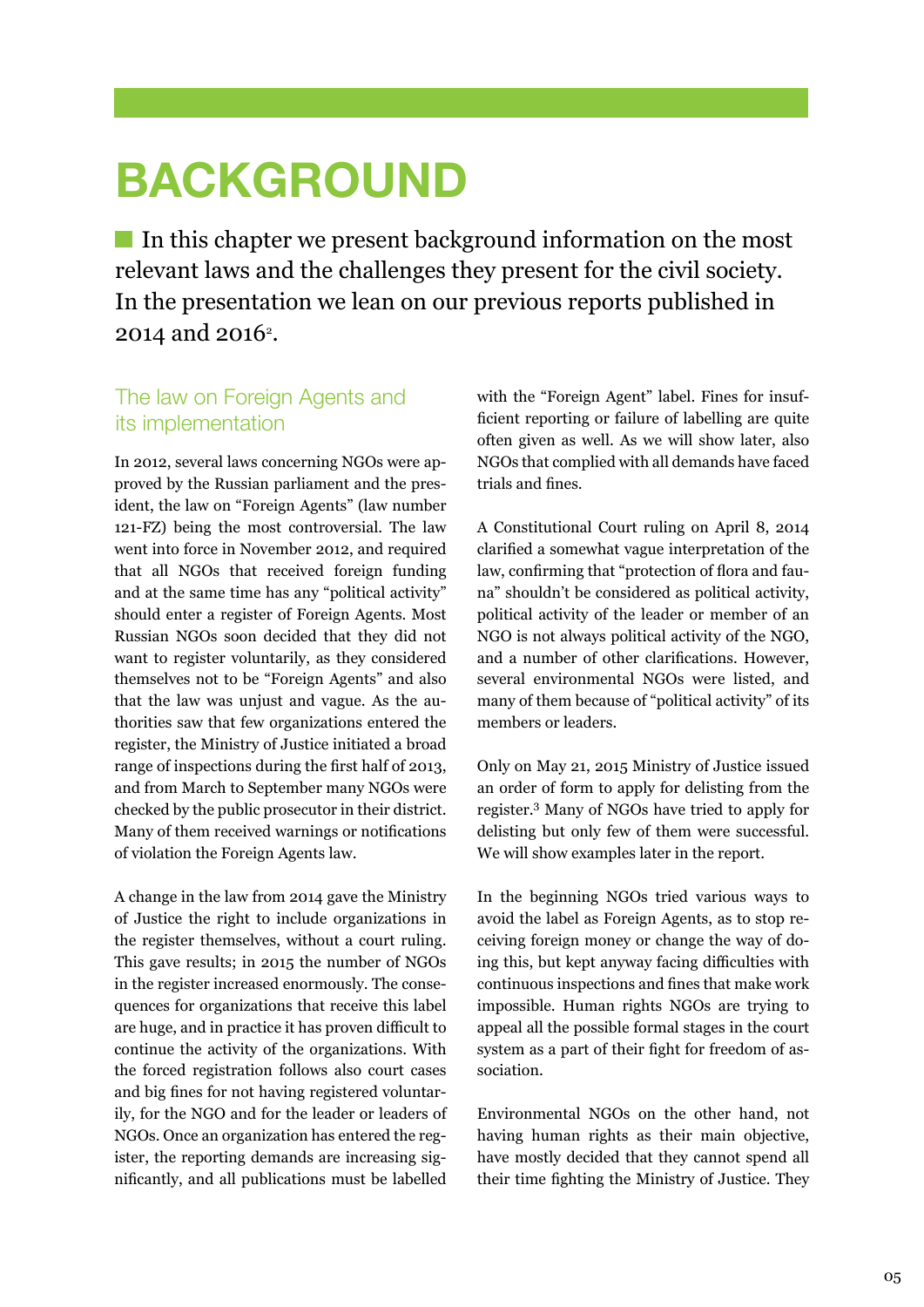have therefore mostly chosen to close down in order to avoid almost a year or more with fight for survival. One of those organizations is for instance our partner Green World.

It should be noted that "Foreign Agents" gives connotations like "enemy of the state", "traitor" and "spy", which pushes people to be hesitant to support NGOs. Our partners tell us that several people are increasingly sceptical towards NGOs in themselves, also if they are not registered as "Foreign Agents".

#### Law of "Undesirable Organizations" and its implementation

At May 19th 2015, the Russian Duma approved a third and final draft of new legislation that criminalizes "undesirable organizations", which was signed by the president at 23rd of May. The law target international organizations based in Russia.

The scope for the law on Undesirable Organizations is even wider than the Foreign Agent law, and both laws rely on the same kind of vagueness and unclear writing that benefits the authorities and creates fear and uncertainties within the NGOs.

So far only a few organizations have been registered as Undesirable Organizations. We anticipate that Russian authorities will start to use this law more actively when the Foreign Agent law somehow has used up its "potential", seen from the authorities' side. At the moment the Foreign Agent law is obviously well functioning as a tool for the authorities to break down the civil society. 4

Anyone working for or cooperating with an "undesirable" organization — including in an unofficial capacity  $-$  faces fines of up to 15,000 rubles (200 eur / 1875 nok) for ordinary citizens, up to 50,000 rubles (660 EUR / 6 250 NOK) for officials, and up to 100,000 rubles (1332 EUR / 12 500 NOK) for the organization itself. Criminal proceedings will be initiated against repeat offenders and the punishments can be even harsher, with fines of up to 500,000 rubles (6 666 EUR / 62 500 NOK) and prison sentences ranging from two and six years.<sup>5</sup>

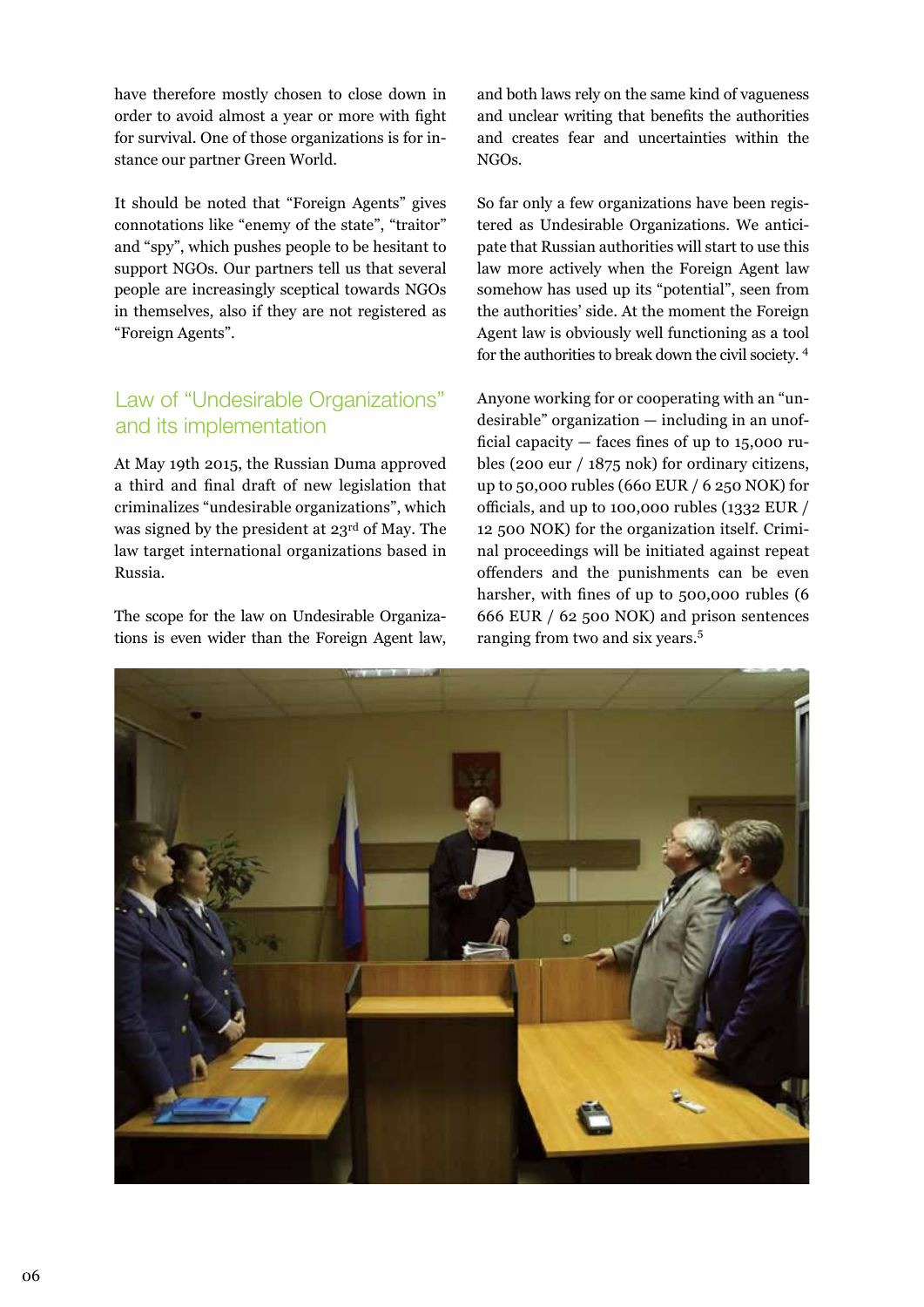# **LEGAL CHANGES IN 2016**

### Adjustments in the "Foreign Agent" law in June

In June 2016 adjustments were made to the Foreign Agent law in order to clarify the term "political activity", which forms the basis of the Foreign Agent law. NGOs have been asking for amendments since the beginning of the law implementation, as the term "political activity" was vague and unclear, and also seemed to be interpreted randomly.

The new definition remains vague, and it will be possible to define all kinds of activity as political.<sup>6</sup> The new amendments only justify the practice of wide interpretation of "political activity".

The amendments were approved by the parliament in May and signed by president at 2nd of June. The amendments were proposed by the Ministry of Justice and adopted by parliamentarians without significant changes.

The law still says that the following activity is not "political":

"Activities in the field of science, culture, art, health care, prevention and health protection, social services, social support and protection of citizens, protection of motherhood and childhood, social support to persons with disabilities, promoting healthy lifestyles, physical culture and sport, protection of flora and fauna, charity."<sup>7</sup>

But this exception was covered in the original text of the law as well. Also, the Constitutional Court decision on April 8th 2014 explained that "protection of flora and fauna" shouldn't be considered as political activity. However, we have seen that these formulations have not been of any help for the environmental organizations.

Criticism of the Foreign Agent law is also considered "political"8. In fact, any kind of contacts with authorities, even simply a request for infor-

mation, could be considered "political". Any influence on the public opinion, which means expression of any opinion publicly, is now could be considered "political".<sup>9</sup> This leaves an extremely limited space for environmental work.

The United Nations has asked Russia to amend the Foreign Agent law. "I continue to urge the [Russian] authorities to follow recommendations from UN bodies and to amend the law in accordance with Russia's international human rights obligations," UN High Commissioner for Human Rights Zeid Ra'ad Al Hussein said in a session in Geneva in June 2016.<sup>10</sup>

#### A new good law - for obedient NGOs

Another law was adopted by the Russian Parliament in the end of June 2016, a law for NGOs providing so-called public benefit services. The law went into force at January'1st 2017. After having proved that they contribute to providing public benefit services, these NGOs will be listed in a special register for two years, afterwards they will need to confirm this status. Such NGOs will be supported by the government both politically and financially.<sup>11</sup>

At the same time NGOs that are registered as Foreign Agents cannot be in the list of NGOs providing public benefit services. This creates a clear division between «good» and «bad» NGOs, which can be seen as a display of the future of both groups. The Foreign agent-NGOs are becoming more and more marginalized and restricted from certain activities, whereas "good" NGOs are allowed to replace them and become a new obedient civil society.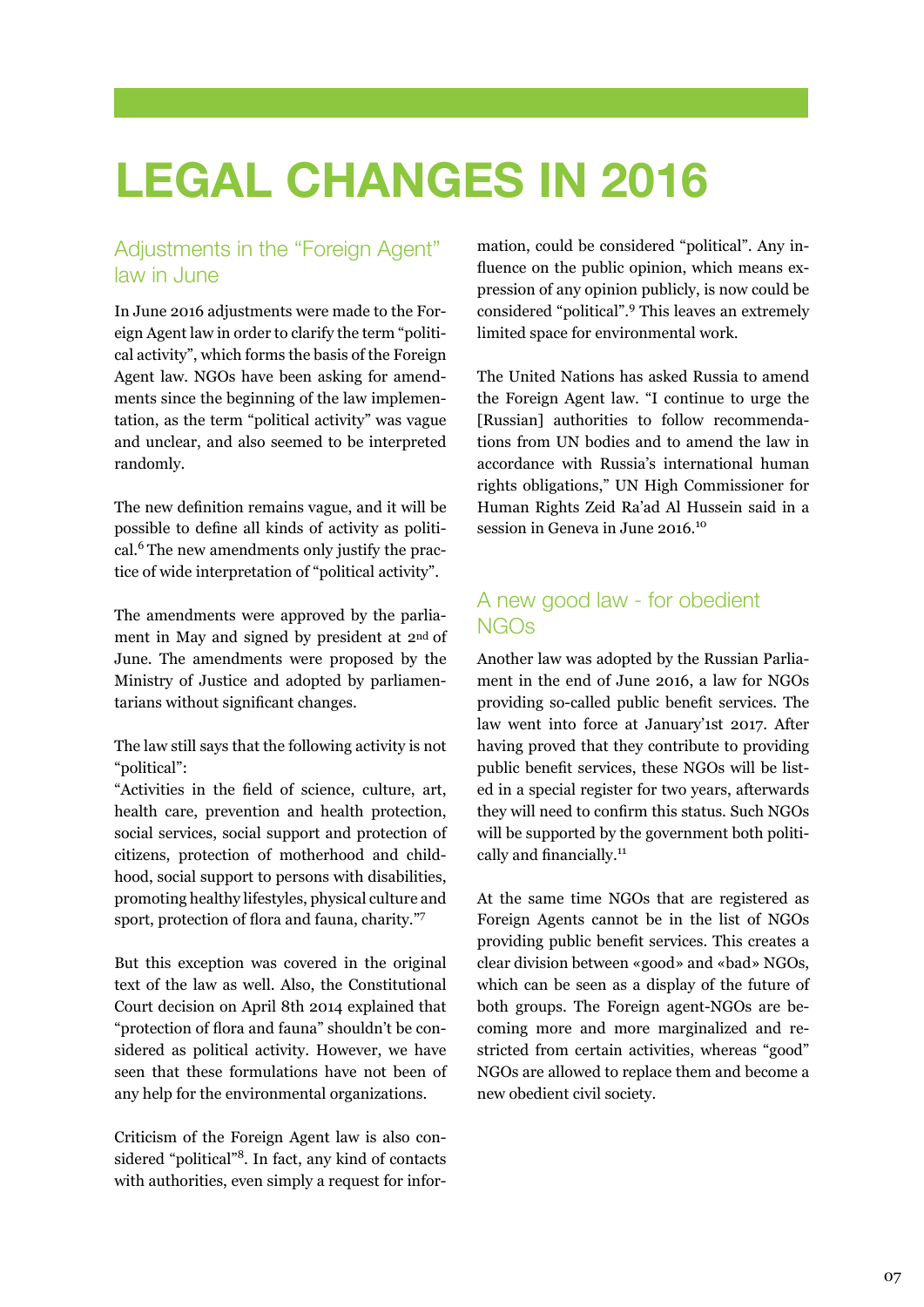### Problematic anti-terrorist laws (Yarovaya's legislation)

In early summer 2016, new repressive anti-terrorist laws were adopted in Russia. The laws are unofficially called "Yarovaya's legislation package" after the state Duma deputy Irina Yarovaya, who spearheaded the bill in the state Duma. The laws passed their first reading in May 2016, and at the last day before summer the final draft was approved by the Duma, after several changes. The Yarovaya's bill was signed into law by the President at July 7th 2016.

Several elements that were included in the first reading were later removed, such as the possibilities to revoke people's citizenship and revoking people's right to leave the country. As the Russian constitution clearly states that "A Russian Federation native person cannot be stripped of his citizenship", this provision caused a media outcry. Also, it was somewhat unclear what concrete circumstances could lead to revoking of citizenship; the text included working for an "international organization" in whose creation Russia did not take part, or were found guilty of terrorism and extremist crimes, including incitement to hostility against an ethnic, social or religious group. Human Rights Watch point out that this article of Russia's criminal code often has been misused and abused by the authorities to oppress dissent<sup>12</sup>.

These parts of the bill where removed right before the second reading, but even without them, Yarovaya's law is deeply concerning from a human rights perspective.

Among the elements that still remain in the law are  $^{13}$ :

1. "Failure to report a crime" becomes a criminal offense in itself, meaning that Russians will be required to inform the authorities about anything they know regarding several crimes on a list.

2. Publishing online incitements to terrorism, or expressing approval of terrorism, will be regarded legally as publishing such comments in the mass media, the maximum punishment is seven years in prison.

3. Cellular and internet providers are required to store all communications data in full for six months and all metadata for three years in the interests of the security services.

4. Data encryption help would be required; "organizers of information distribution on the internet" must help FSB decipher any message sent by its users.

5. Preaching, praying, or disseminating religious materials outside officially recognized religion institutions is banned.

6. Longer sentences and more use of jail for people convicted of extremism, and higher fines.

7. It introduces a new criminal code that outlaws "inducing, recruiting, or otherwise involving" others in organization of mass unrest, with maximum penalty at 10 years.

8. Youngsters over 14 can now be prosecuted for 32 different criminal-code articles, compared to 22 before, for instance they can now be prosecuted for the new offence of failing to report a crime.

At first glance, fighting terrorism and extremism might seem non-controversial and necessary. Here we need to keep in mind that the selective implementation of legislation in Russia puts every citizen at risk. Expression of any opinion critical to Kremlin and its power base might be considered extremist's behaviour and this law could be applied. An example here is environmentalist Valery Brinikh from Adygea, who faced charges and trial for one of his articles on impact from industrial farming. The article was considered an extremist's publication and he is facing 2 years of imprisonment<sup>14</sup>. After summer his case has been frozen and has no changes. But the possibility to be convicted remains, keeping an activist at permanent risk.

With the new law, anyone could be called an extremist for liking, reposting and retweeting anything about the Crimea annexation or the role of Stalin during World War II, even anti-fascist posts containing Nazi swastika might be considered as an expression of extremism.

A petition at change.org to cancel Yarovaya's laws has gathered over 600 000 signatures, and a public initiative petition has been signed more than 100 000 times. In addition there have been organized protests in a number of Russian cities.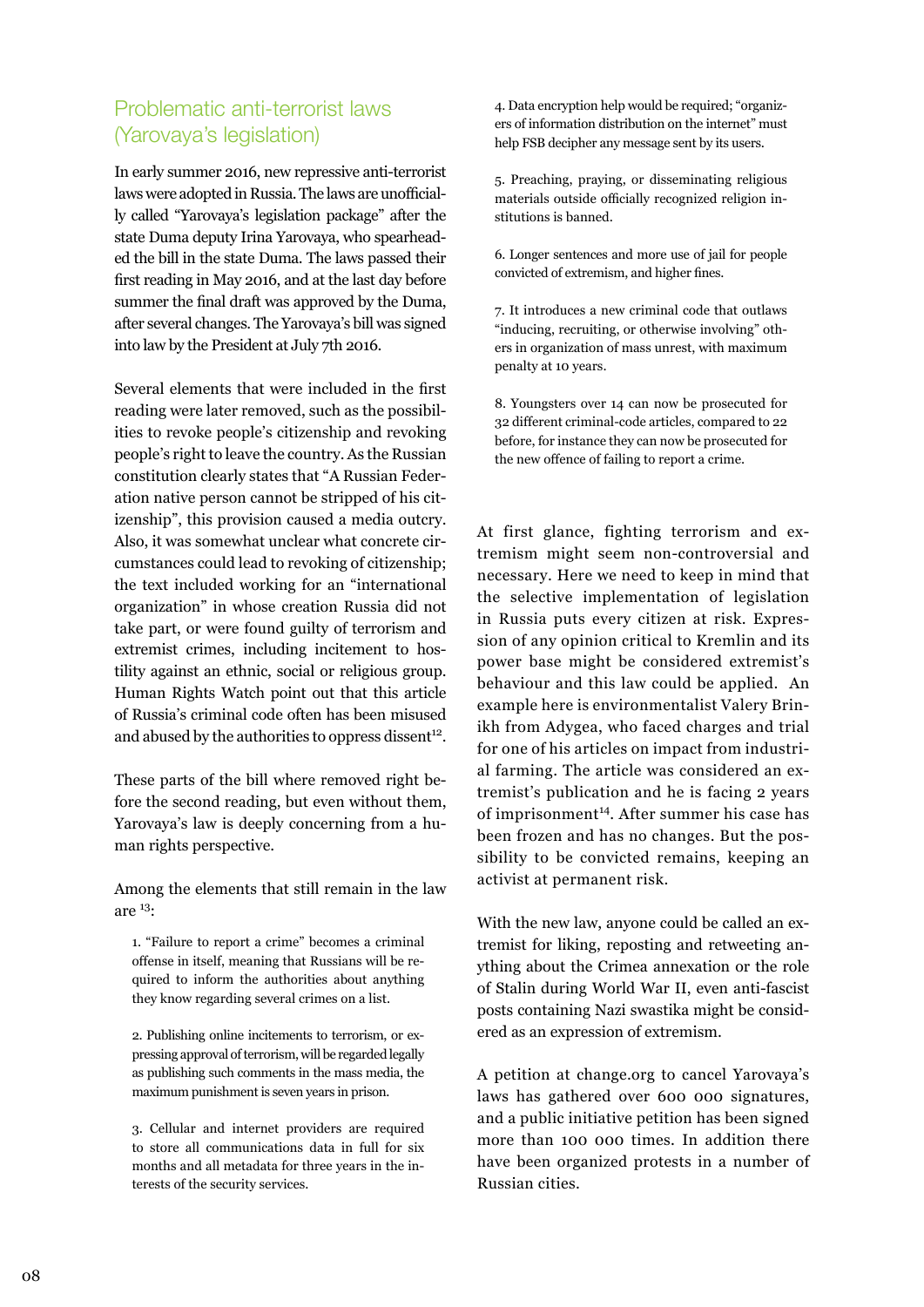### Applications to European Court on Human Rights

Currently the European Court on Human Rights is about to communicate applications from number of NGOs that are labelled Foreign Agents to the Russian government in the end of 2016 or beginning of 2017, one of the lawyers said to Vedomosti newspaper. But we haven't heard any further development until date of publishing.

The European Court on Human Rights has received around 50 such applications; lawyers of 28 of them had already received requests for confirmation and clarification. Rulings of European Court on Human Rights could have both individual effect – to pay compensations to the NGOs, and general recommendation to the Russian Federation to correct the Law.15

In the beginning of February 2017, all of the organizations unlisted from the register were removed from the Ministry of Justice web page. Some lawyers believe this is because remaining in the register was mentioned in appeals to the European Court on Human Rights as a discriminatory example.

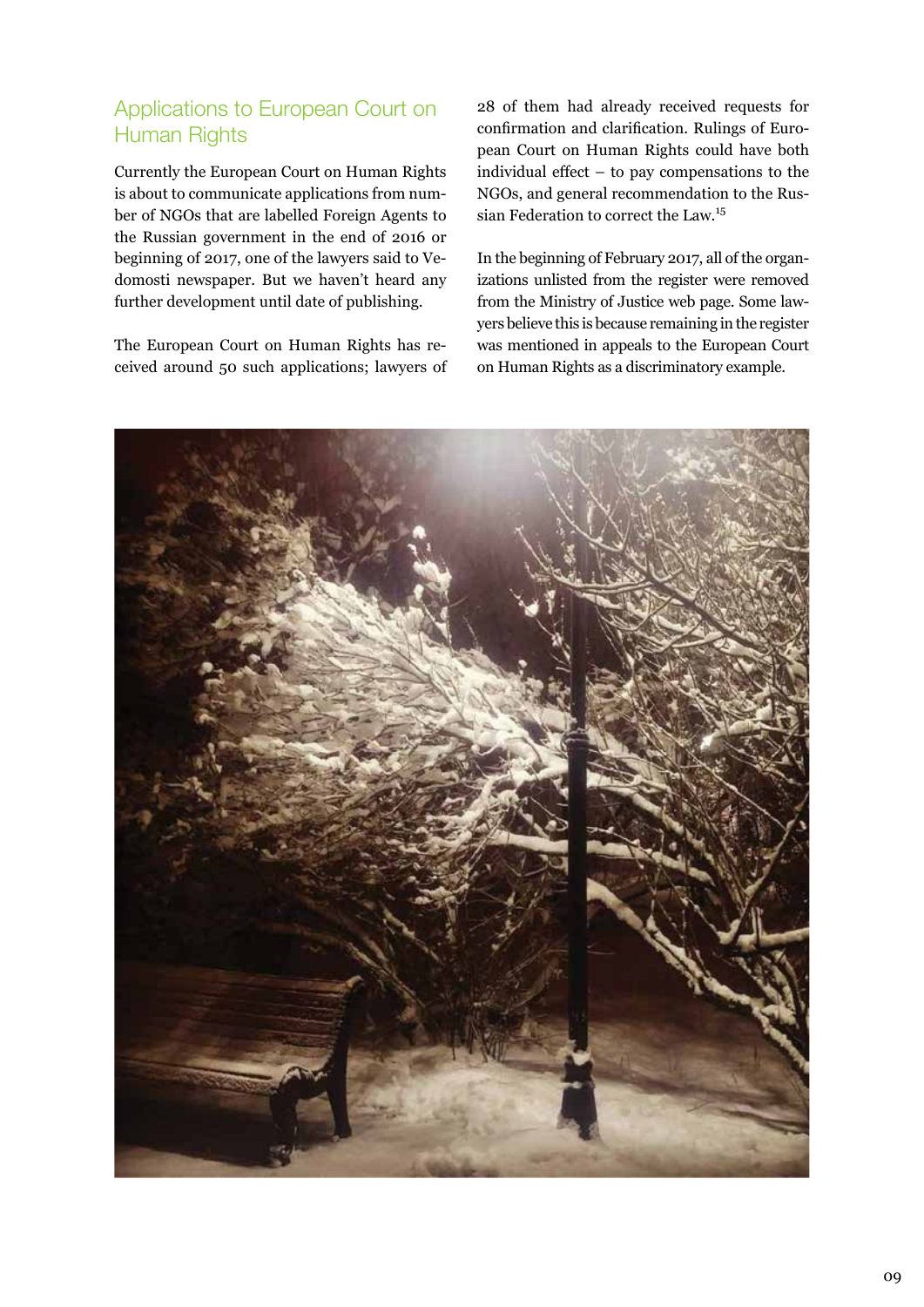# **STATUS OF THE FOREIGN AGENT REGISTER**

In this chapter we present the changes in registered NGOs, the pressure and the most relevant related incidents in 2016. In the end of the chapter we include some short information about the status of the law of Undesirable Organizations.

#### Modest increase of environmental groups registered as Foreign Agents

In this chapter we sum up the status of the register. More detailed information can be found in table 1, pages 25-26. The information is updated per March 1st 2017.

In 2016, only 4 environmental organizations were listed in the register. One of them was Ekovakhta/ Environmental Watch on North Caucasus from Krasnodar region, the organization of widely known ex-environmental political prisoner Evgeny Vitishko. Another two were from Altay republic: Regional public environmental organization of the Altai Republic "Arkhar" and Regional public environmental organization "Ecological soul's school "Tengri". The last one in 2016 was Chapaevsk local public organization "Association of medical workers of the Chapaevsk city", working with effect of pollution to human health.

In 2017 two more organizations were already listed, the well-known Environmental Human Rights Center Bellona in Saint-Petersburg and Youth Public Organization of Soloneshensky District "Pro-Motion" from Altay krai, working against gold mining and protecting vulnerable areas.

By March'1st 2017, totally 158 NGOs were included in the Foreign Agent register. Of these there are 28 environmental organizations or organizations working with environmental issues. For those NGOs where it is not self-evident that they are environmental NGOs, we have added a comment in our table.

By the end of 2015 there were 111 NGOs in the register, of which 22 environmental. So the increase in 2016 was 43 NGOs in total – a significantly lower increase than in 2015. Still, more NGOs were registered as Foreign Agents in 2016 than in 2014. The increase in 2016 was modest only compared to the enormous amount in 2015.

Of these 28 environmental organizations (by March'1st 2017), 17 NGOs have been taken out of the register, 4 of them "have ceased to act as foreign agents" (stopped receiving foreign funding), the remaining 11 environmental NGOs have been taken out because they had to close their organizations down. Out of 17 continuing operation, at least 4 are considering a soon closure.

It is in theory possible to exit the register if the foreign funding ceased. However, in practice we see that it has been very difficult to get out of the register, even if foreign funding has ended. Even indirect funds like personal donations from persons with salary from abroad or any additional funding that was not considered as "foreign funds" in previous inspections, might now be counted as "foreign funds". An example that was also mentioned in a previous report is the environmental organization Dront, which stopped receiving foreign funding in 2014. A week after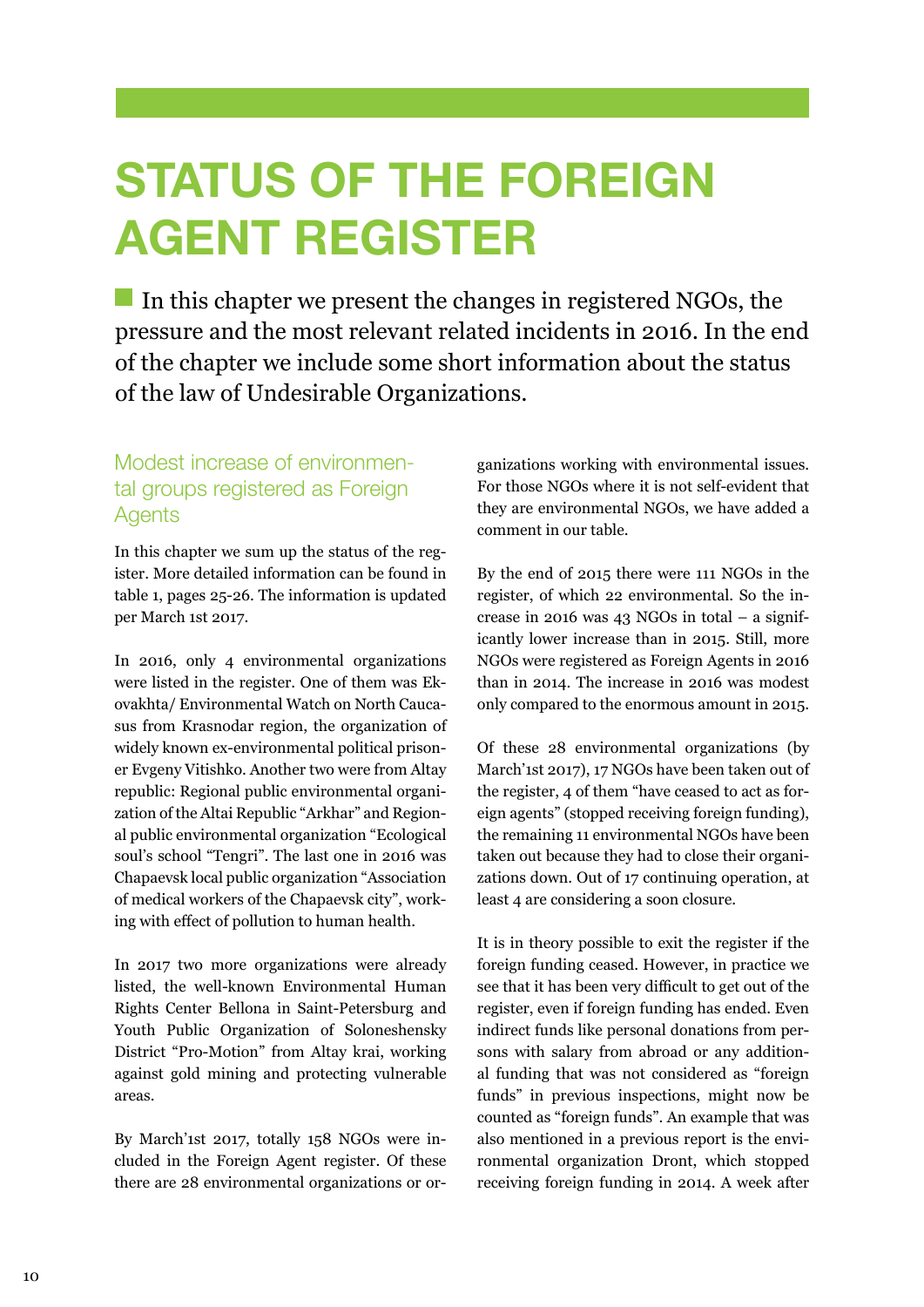they were included in the register, Dront applied for exclusion, as they had no income from foreign sources for a year (This is the requirement for leaving the register). The appeal was refused by the Ministry of Justice, arguing that one of the Russian donors Dront received money from, the grant program «Orthodox Initiative» by the foundation «Co-working», had foreign income.<sup>16</sup> This source of foreign funding wasn't mentioned in the previous inspection by the same institution. The «Co-working» foundation itself is still not listed as a Foreign Agent, but Dront remains in the register. The persons involved can help to explain why: the head of the coordinating committee of this grant program is Kirill, the Patriarch of Moscow and All Russia, and the program's executive director is Sergey Kiriyenko, (by then) Director General of the State Atomic Energy Corporation Rosatom. Among members of the coordinating committee is Aleksander Konovalov, Minister of Justice.<sup>17</sup> This is one example among many that shows how this law is used by the authorities as they like, and in an unpredictable and seemingly random manner for the organizations.

Another organization that has tried to get out of the register is the human rights organization Golos. Golos was the first organization of all to be included in the register. The reason was a prize of 7.728 Euro that they received from the Sakharov Freedom Price, even if the prize was returned by Golos. In the beginning of October 2015 the Ministry of Justice refused Golos to leave the register because a project coordinator and member of the board of Golos had received a private research grant of USD 4,600 from the International Center of Lithuanian electoral research. There is no shown evidence that this money were received to finance the activities of Golos.<sup>18</sup>

By March 1st 2017, of the 158 NGOs that have been listed in the register, 55 organizations in total and 15 of 28 environmental have been removed from the register. Of these 15, only 4 environmental organizations have been removed as they have "ceased to act as foreign agents", which means that they have stopped receiving foreign funding. The remaining 11 environmental organizations have been taken out of the register because they had to close their organizations down.

The official register can be found at http://unro. minjust.ru/NKOForeignAgent.aspx

#### Increased pressure towards those listed

Although the numbers of new NGOs listed in the Foreign Agent register has slowed down during 2016, the pressure towards previously listed NGOs has increased in 2016.

The law on Foreign Agents allows fines for not labelling all of your materials, or not reporting properly. The fine for not labelling is 300 000 – 500 000 rubles (4 000 – 6 666 EUR / 37 500 – 62 500 NOK) for an NGO and additionally 100 000 – 300 000 rubles (1 333 – 4 000 eur / 12  $500 - 37500$  nok) for the head of an NGO<sup>19</sup>.

Even NGOs that do everything they can to follow the rules, are still fined. For instance, in the case of the NGO Dront, which we wrote about in our 2016 report, the court did not consider a screenshot of the Dront web page as sufficient testimony for mentioning "Foreign Agent" status and fined the NGO for not labelling.

Also reporting requirements are increasing after being labelled, and for not reporting or reporting incorrect the quarterly fine is also quite high: 100 000 – 300 000 rubles (1 333 – 4 000 eur / 12 500 – 37 500 nok) for an NGO and warrant or 10 000 – 30 000 rubles (133 – 400 eur / 1 250  $-$  3 750 nok) for a head of an NGO<sup>20</sup>. Such fines are becoming a more and more usual struggle for NGOs that so far have decided to keep operating their NGOs. The information about amounts are taken from www.consultant.ru, please see our reference list in the back for details.

Some NGOs that predict labelling and fines deny inspections. The fine for denying inspection by Ministry of Justice is  $20 000 - 50 000$  rubles (267 - 666 EUR / 2 500 - 6 250 NOK) for the first time and 50 000 - 100 000 (660 - 1 333 EUR / 6 250 – 12 500 NOK) for repeating.<sup>21</sup> Denying inspection by Prosecutor results in fines 50 000  $-$  100 000 rubles (660 – 1 333 EUR / 6 250 – 12 500 NOK) or suspension of operation for 90 days.<sup>22</sup>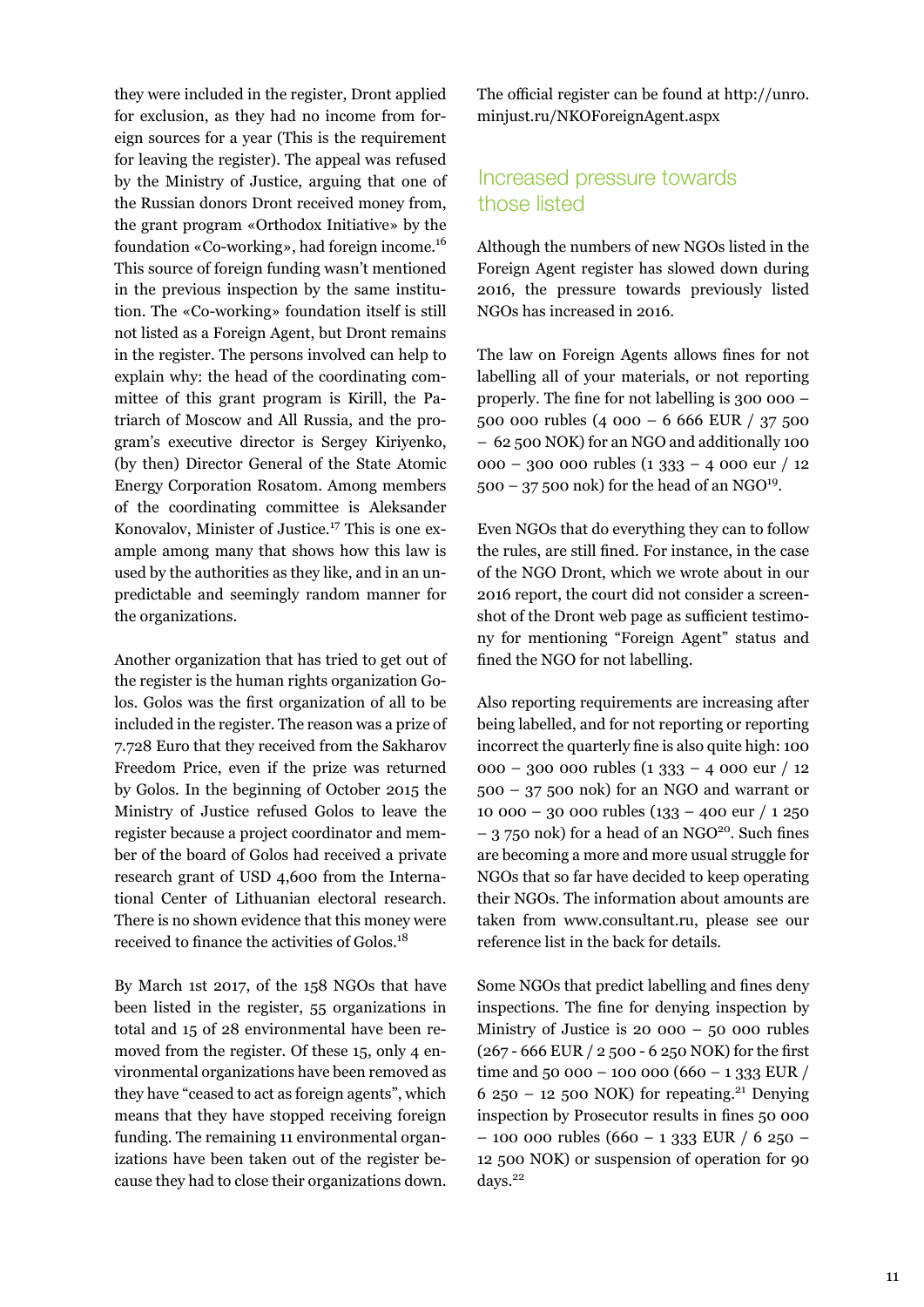In the end of 2015 Association "Lawyers for Civil Society" estimated that employees of an organization labelled as a "Foreign Agent" spend an average of 284 working hours per year on additional reporting, which is  $35.5$  working days.<sup>23</sup> This amount does not include time for appealing labelling in a courts.

As an example, our partner Green World during the Foreign Agent Law attacks paid fines with total amount of 400 000 rubles (5 333 EUR / 50 000 NOK), went through 17 trials and spent about 300 000 rubles (4 000 EUR / 37 500 NOK) for courts.

Another example is Perm Civil Chamber, which got a 400 000 rubles (5 333 EUR / 50 000 NOK) fine in November 2016 for not registering as Foreign Agent. The fine happened even after the exclusion of the NGO from the register in September 2016. The Chamber had received no foreign finance for more than three years, which they proved in the court earlier<sup>24</sup>.

As shown here, the pressure towards the NGOs is high, with increasingly amount of time and resources needed to operate an NGO that is labelled. The time needed for reporting and the money needed for fines lead to shutting down NGOs. In the meantime, the NGOs are too occupied to manage any environmental work. This pressure to close down does not come from the government directly, but from within the NGOs themselves because of the pressure and burden of fines and reporting.

In November 2016 NGO lawyers club from Saint Petersburg in their report on 4 years' anniversary of the Foreign Agent law estimated that at least 28.3 million rubles or 404 000 euro were imposed to NGOs labelled as Foreign Agents, during 4 years of the law implementation. Of this, at least 17.6 million rubles were fines for not registering voluntarily, and at least 9.6 million rubles for not labelling their materials, and at least 1.1 million rubles for not reporting properly as a Foreign Agent.<sup>25</sup>

Another human rights group, the Moscow-based Public Verdict, calculated in their report together with Rapid Response Center on protection of human right defenders, that about 30 million rubles or  $428$  500 euro had been given in fines.<sup>26</sup> This number is quite close to the NGO lawyers club data. All the groups are sure that the real number is much higher, since not all the NGOs provide information about their cases.

### Research centre Levada and international organization Memorial labelled Foreign Agents

Though focusing on environmental NGOs, we find it relevant to mention two new names to the register in 2016, namely the research centre Levada and the international organization Memorial.

The single independent sociological research and opinion poll centre Levada was at September 5th, just two weeks before the Duma election, registered as Foreign Agent. That was also just a few days after their polls showed reduced support to United Russia. Levada has been active since 1980, and their entry in the Foreign Agent register will most likely mean the end of the Levada centre<sup>27</sup>. Later the centre decided to fight the status, and at the same time they continue to operate.

The Levada centre disagreed with the labelling because all the foreign funding came directly to marketing researches. Its lawyers appealed the Ministry of Justice decision in the Moscow Zamoskvoretsky district court and requested form the Ministry of Justice justification of foreign finance and political activity<sup>28</sup>. The court on November 18th denied Levada centre's appeal<sup>29</sup>.

A Constitutional court stated in 2014 that international organizations cannot be registered in the register of Foreign Agents. Nevertheless, at October 4th the Ministry of Justice listed International non-governmental organization International Historical-Educational, Charitable and Human Rights Society Memorial in the register<sup>30</sup>. Memorial has also been named a candidate to the register of Undesirable Organizations.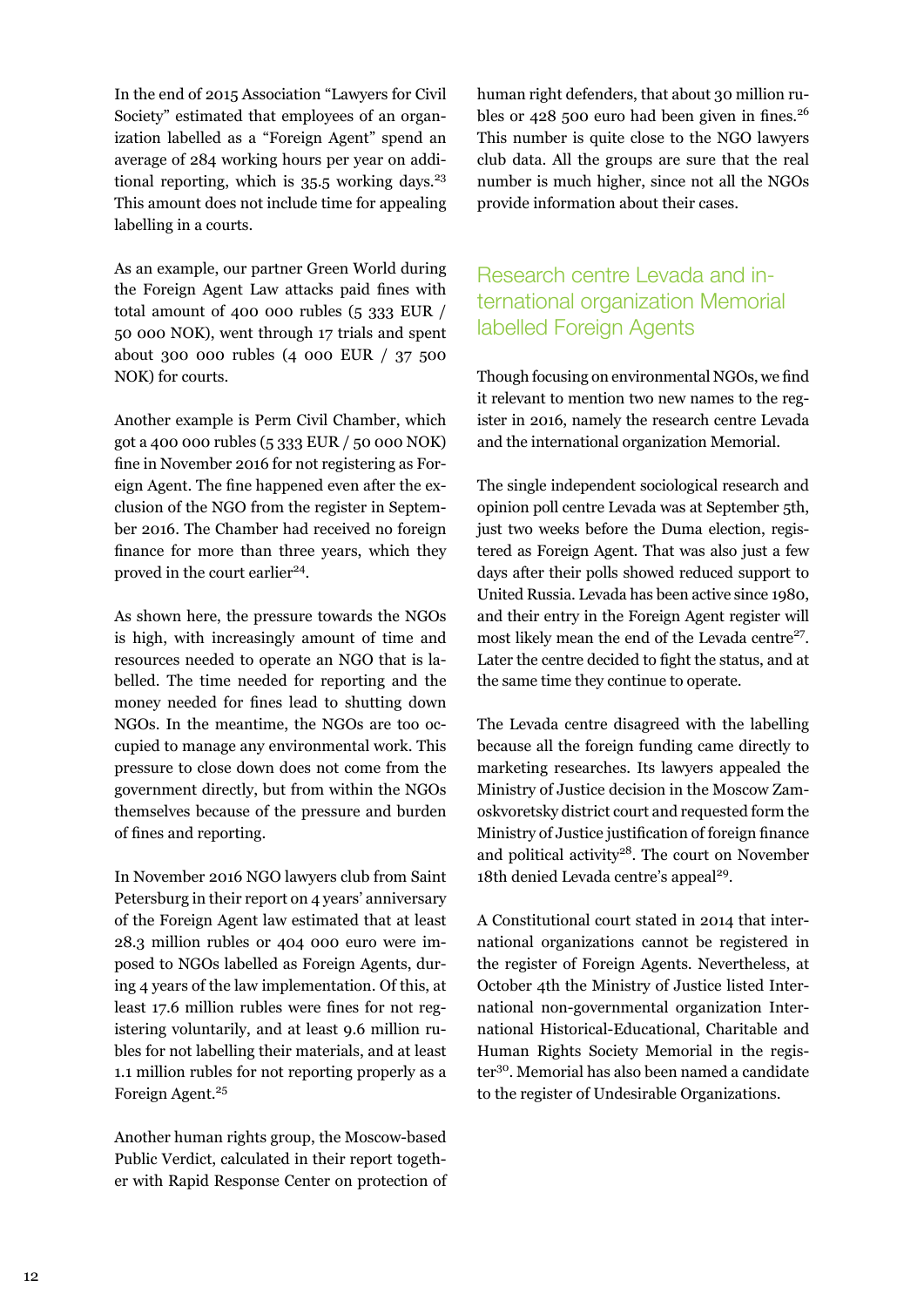### Few listed as Undesirable **Organizations**

So far there are 7 organizations in this register. Of these, 4 were registered in 2015, and 3 so far in 2016.

Russian NGO's consider that the authorities so far are too busy enrolling organizations in the Foreign Agent register to be very active here. Our partners believe that this register will get increased focus in the future, when foreign donors will find ways to provide financial support without NGOs-recipients and the Foreign Agent

concept becomes less interesting for the authorities than today.

At its 107th Plenary Session in Venice, at June 10- 11th 2016, the Venice Commission, which advises the Council of Europe, criticized the law because of the wide discretion granted to the prosecutor general and for being both broad and vague. It called on the Russian government to amend the law in line with international standards.<sup>31</sup>

The official register could be found at http:// minjust.ru/activity/nko/unwanted



*The bird says: I have seen for a long time that the watchers observing us have their own watchers as well. The man has a t-shirt saying "Dront", the name of an environmental NGO. Cartoon by Vyacheslav Shilov.*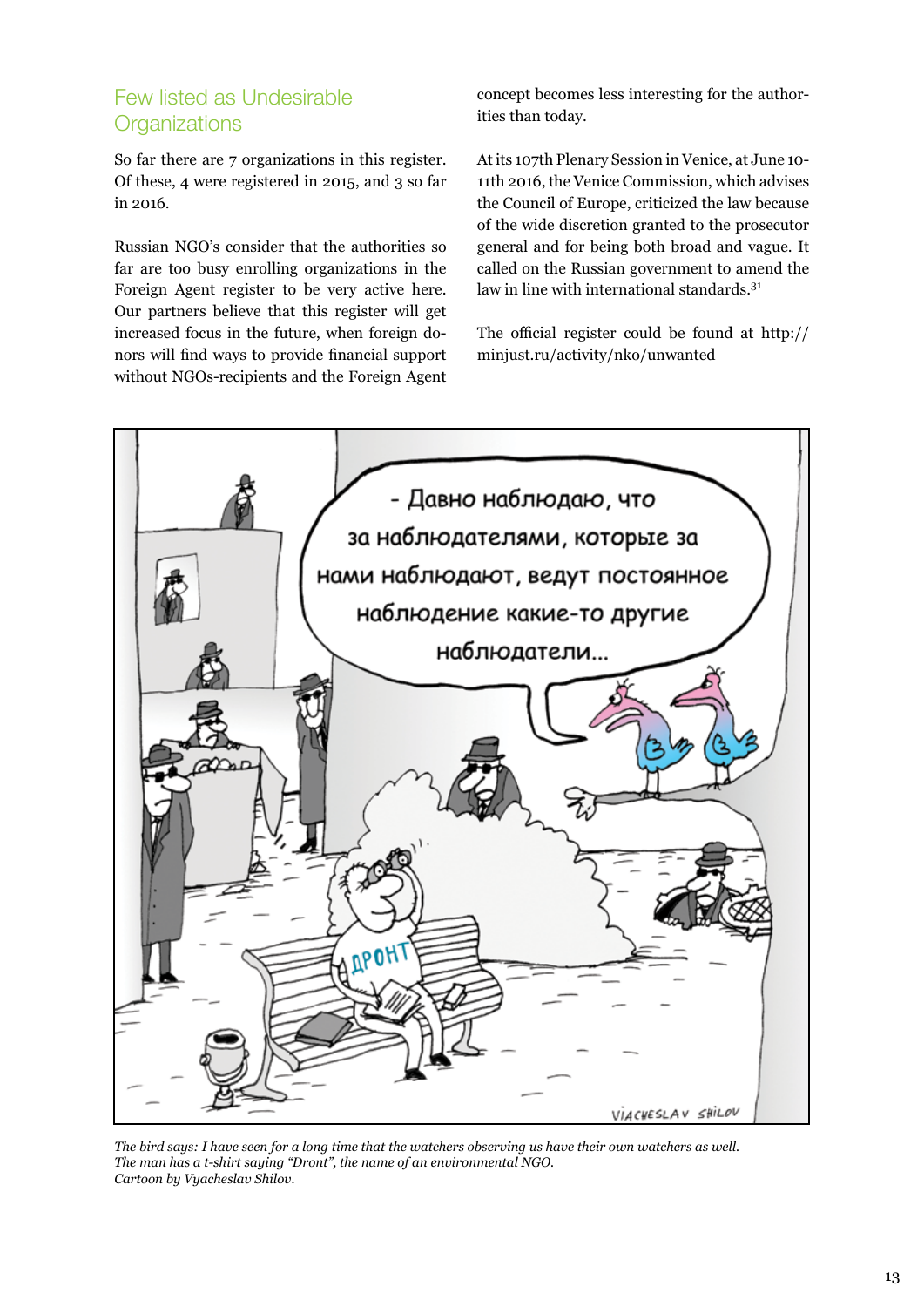## **Impact to NGOs: Important Foreign Agents related incidents in 2016**

We have chosen the most significant and unprecedented cases that show the unlawful situation for Russian civil society at the moment. Green World, Za Prirodu and EcoDefence spent much time in court, as described below. Za Prirodu was closed by the court, whereas Green World struggled during 2016 to close and finally managed in February 2017. Both Green World and EcoDefence have been successful in managing to reduce their fines.

At the same time, we see that when NGOs are closed, the pressure may continue to individuals involved. Activists operating on behalf of NGOs that don't receive foreign funding, also experience individual pressure.

#### Green World closing down after continuous pressure

Naturvernforbundet's long term partner Green World has had a year full of court hearings, on top of their environmental work. In the fall of 2015 pro Rosatom video blogger Maxim Rumyantsev reported to the Ministry of Justice about Green World "political activity" right before public hearings on construction of 2nd Nuclear Power Plant in Sosnovy Bor. On November 16th 2015 Ministry of Justice concluded that Green World is a Foreign Agent, on December 2nd the NGO was listed in the register. Green World received two fines: 300 000 rubles (4 000 eur / 37 500 nok) for not registering voluntarily and 100 000 rubles (1 333 eur / 12 500 nok) for not reporting properly as a Foreign Agent.

During 2016 the federal office of Ministry of Justice made 6 protocols of different Green World's

violations of the Foreign Agents law. Two of them were dropped with help of the lawyer Sergey Golubok of the organization Civil Control. On November 14th Green World complained to the prosecutor office on Ministry of Justice for illegal activity.

In March 2016 Sosnovy Bor's municipal authorities suddenly ended a 17-years lease of the Green World office in one of the municipal buildings, without doubt linked to the new status as Foreign Agent.

In October of 2016 Green World undertook several attempts to submit its report on activity to the Ministry of Justice. Firstly they tried digitally on the web page of the Ministry but the system wasn't working. After that Green World sent its report by post but it returned after a month without any explanation. Green World had to publish the report on its web page and inform Ministry of Justice by me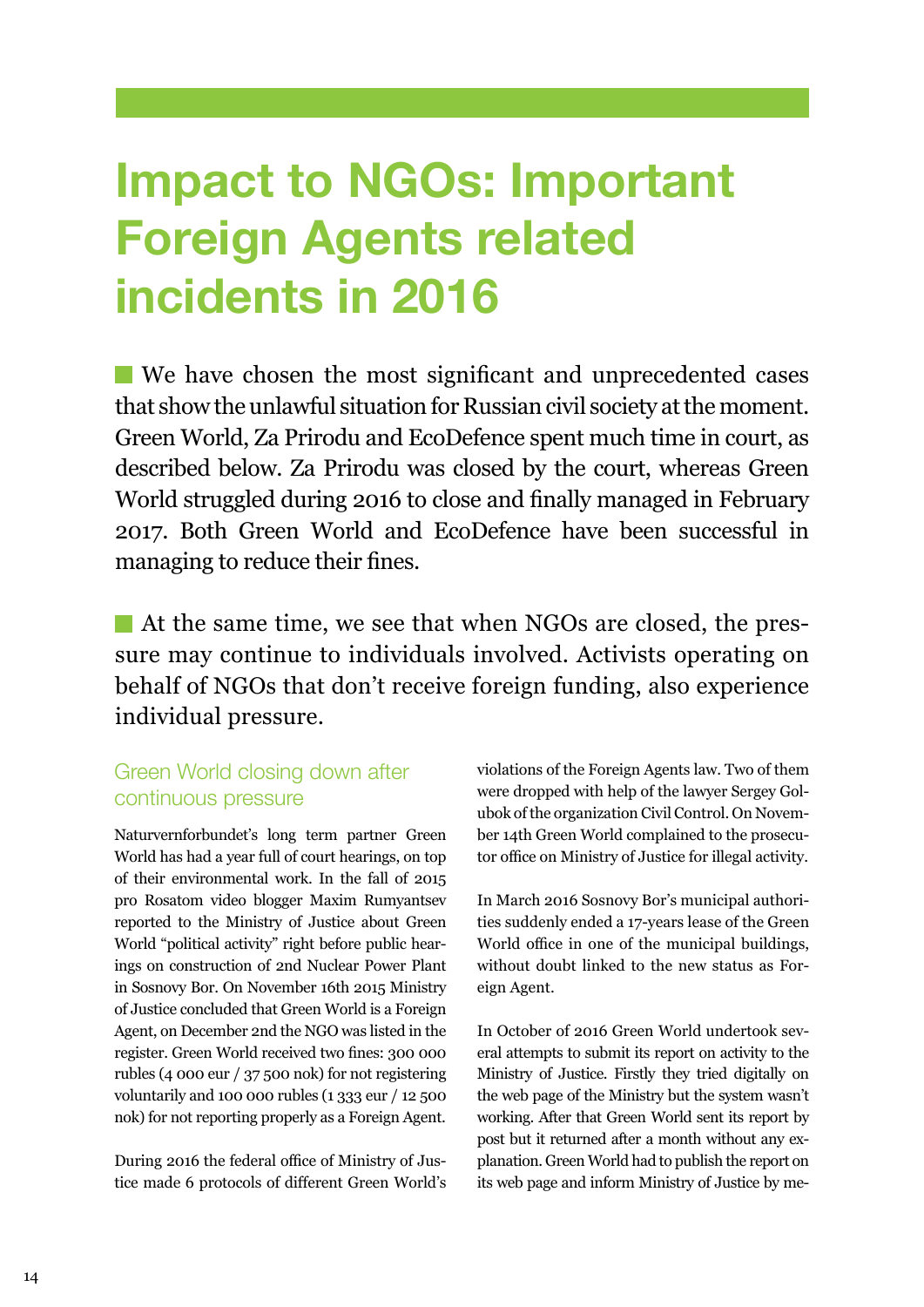dia.32 Green World with support of Agora Human Rights Group has appealed to European Court on Human Rights. The organization has now closed down their organization after its 29 years of work for environmental protection<sup>33</sup>.

#### Za Prirodu closed down by Ministry of Justice pushed by FSB

As written in our previous report, Za Prirodu, a partner organization of Naturvernforbundet in Chelyabinsk, was labelled Foreign Agent in March 2015. Za Prirodu had made an attempt to omit the law, registering a Foundation by the same name that would receive the funding, while the organization carried out the work. That did not help, and the local department of Ministry of Justice linked together the two different entities, and both were listed in the register<sup>34</sup>.

On 10th October 2016 a local court in Chelyabinsk imposed 400 000 rubles (5 333 EUR / 50 000 NOK) to the Movement Za Prirodu and 50 000 rub to its leader Andrey Talevlin for publishing information without mentioning the Foreign Agent status. On November'18th the central district court cancelled the previous decision and sent it back for a new trial. The main problem was that Talevlin published information in his private blog, not at the NGO's web-page. This practice is quite common when organization punished for actions of its leaders or even members and shows a pretty wide implementation of the law.

On 22nd November 2016 Chelyabinsk regional court started hearing on closing down both the Foundation and the Movement Za Prirodu based on prosecutor's protocols. The hearing continued on 13th and 14th of December35. Thus, the court has shut down both the Foundation and the Movement<sup>36</sup>. The Movement had no money at its account and will appeal shut down in the higher court in April 2017.

#### Ecodefense! keeps fighting and denying Foreign Agent rules

The environmental organization Ekosaschita/ Ecodefense was the first environmental NGO la-

belled as Foreign Agent by the Ministry of Justice in 2014. Official protocol says clearly that the reason is the organization's fighting against Kaliningrad NPP in the region.

Ecodefense is the only NGO that has denied following Foreign Agent Law. They have been denying quarterly reporting as a Foreign Agent since the labelling. As a possible consequence for not reporting organization has been facing fines from 100 000 to 300 000 rubles (1 333 – 4 000 eur / 12 500 – 37 500 nok) every quarter. But with the help of Public Verdict, an organization providing legal support to civil society organizations, Ecodefense lowered fines to only warnings in April and October 201637. In January 2017 the organization got 10 00 rubles (133 eur / 1 250 nok) in fine, which is also quite a little compared to other groups. Nevertheless Ecodefense reports that during the Foreign Agent law attacks to the organization they went through dozen of courts that results in about a half a million of rubles (6 666 EUR / 62 500 NOK) in fines, which NGO denies to pay as a form of disagreeing with labelling.38

#### First person judged for systematic violation of Foreign Agent law

The Women of the Don Union was recognized as a Foreign Agent in 2014 and the Women of the Don Foundation for Civil Society Development was registered in 2015. Both were added to the Foreign Agents register compiled by the Ministry of Justice. Both organizations however have refused to accept this label and challenged their listing in the register and related fines in civil and administrative proceedings. While the appeal is pending, both organizations have operated in full compliance with the Foreign Agent Law in all aspects such as by submitting reports and audits. On February 29th 2016, the Ministry removed the Women of Don Union from the register, as the organization is no longer "carried out functions of a "foreign agent".<sup>39</sup>

In May of 2016 an investigative committee started investigation of Valentina Cherevatenko, the leader of both NGOs mentioned above in "systematic denial of voluntarily registering as a Foreign Agent. Later in June Cherevatenko's of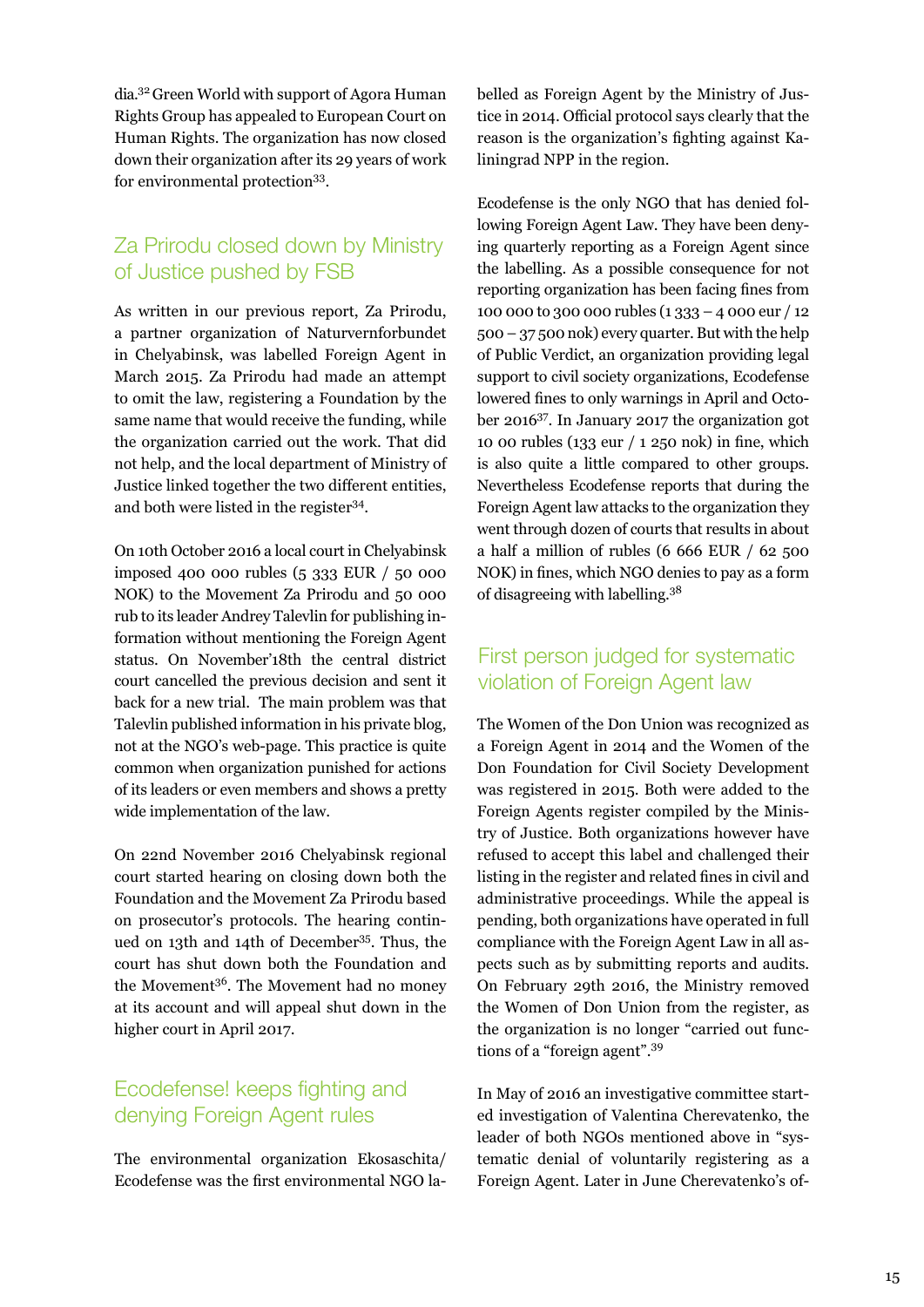fice has been searched by police and a criminal charge has been started for Valentina.<sup>40</sup>

Statement in support of Valentina Cherevatenko has been signed by almost 200 representatives of Russian and international civil society organizations41. In the middle of July President's Human Rights Council made an expert opinion on the case<sup>42</sup>. There has not been any significant improvement after that.

Here we can say that possible adaptations, such as registering another NGO will be punished by the authorities by going after individuals instead. We are afraid that we might see similar charges for those who registered commercial organizations. Further examples of individuals prosecuted and harassed are presented below.

### Financial harassment of RSEU leader in Saratov

We wrote about the financial harassment of Partnership for Development in our previous report. Before we explain the updates from 2016, we repeat the most important aspects of the story: Partnership for Development from Saratov was included to the register as Foreign Agents in October 2014, and received a fine of 300 000 rubles (4 000 eur / 37 500 nok) for not registering themselves. By this Partnership for Development became the second listed environmental organization. The leader of the organization, and RSEU board member, Olga Pitsunova, received a personal fine of 100 000 rubles (1 333 eur / 12 500 nok). Partnership for Development has decided not to pay the fine for the NGO, but the personal fine was paid by Pitsunova as soon as she received information about to which bank account she had to transfer the money.

Despite this Pitsunova was fined once again, and now for 200 000 rubles (2 666 eur / 25 000 nok). This was as she happened to pay after deadline, as the court had delayed in informing her where to transfer the money. Court bailiffs blocked Pitsunova's pension bank account, and were determined to seize Pitsunova's private property, not only as payment for her personal debt, but also for the debt of the organization even though this

is illegal according to the Russian legislation. Also they hoped to conduct a search in the apartment under the guise of an inventory of the property.

To avoid new legal claims, fines and courts Pitsunova had to hide from the prosecutor's office and court bailiffs. Partnership for Development decided to close down, but the organization was excluded from the list of Foreign Agents only on November 6th 2015. However, the situation with the personal case of Olga Pitsunova is not over the 200 000 rubles (2 666 eur / 25 000 nok) fine was still remaining.<sup>43</sup>

On 3rd of November 2016, the bailiffs blocked the pension account of Olga Pitsunova in order to pay the fine for non-registration as a foreign agent, after first withdrawing half of Pitsunova's pension; the remaining amount was less that living wage thus making it illegal.44 After complains and media attention on 25th of November the pension account was unblocked, but the illegally withdrawn money has not been returned.<sup>45</sup>

#### Tax harassment of Golos's leader in Samara

Earlier, on March 31st 2015 the police in Samara evicted Ludmila Kuzmina, regional leader of Golos, an independent election monitor, from her apartment and impounded other property in a tax-evasion case. Tax authorities claim the Samara region branch of Golos owes at least 2 million rubles (26 666 eur / 250 000 nok) in taxes on funding provided by USAID between 2010 and 2012. Golos argued that the donations were tax exempt. Ludmila Kuzmina told RFE/RL the case against her is politically motivated. Earlier in March, a Samara court dismissed an appeal by the Samara branch of Golos against a fine imposed for failing to register as a Foreign Agent, a designation imposed on groups that receive foreign funding and are considered to be engaged in political activity. Following a ruling of April 2014 by the Constitutional Court that the Golos' national organization should not be designated a Foreign Agent, the Ministry of Justice, which maintains the register and has the authority to unilaterally 'designate' a non-profit as a Foreign Agent,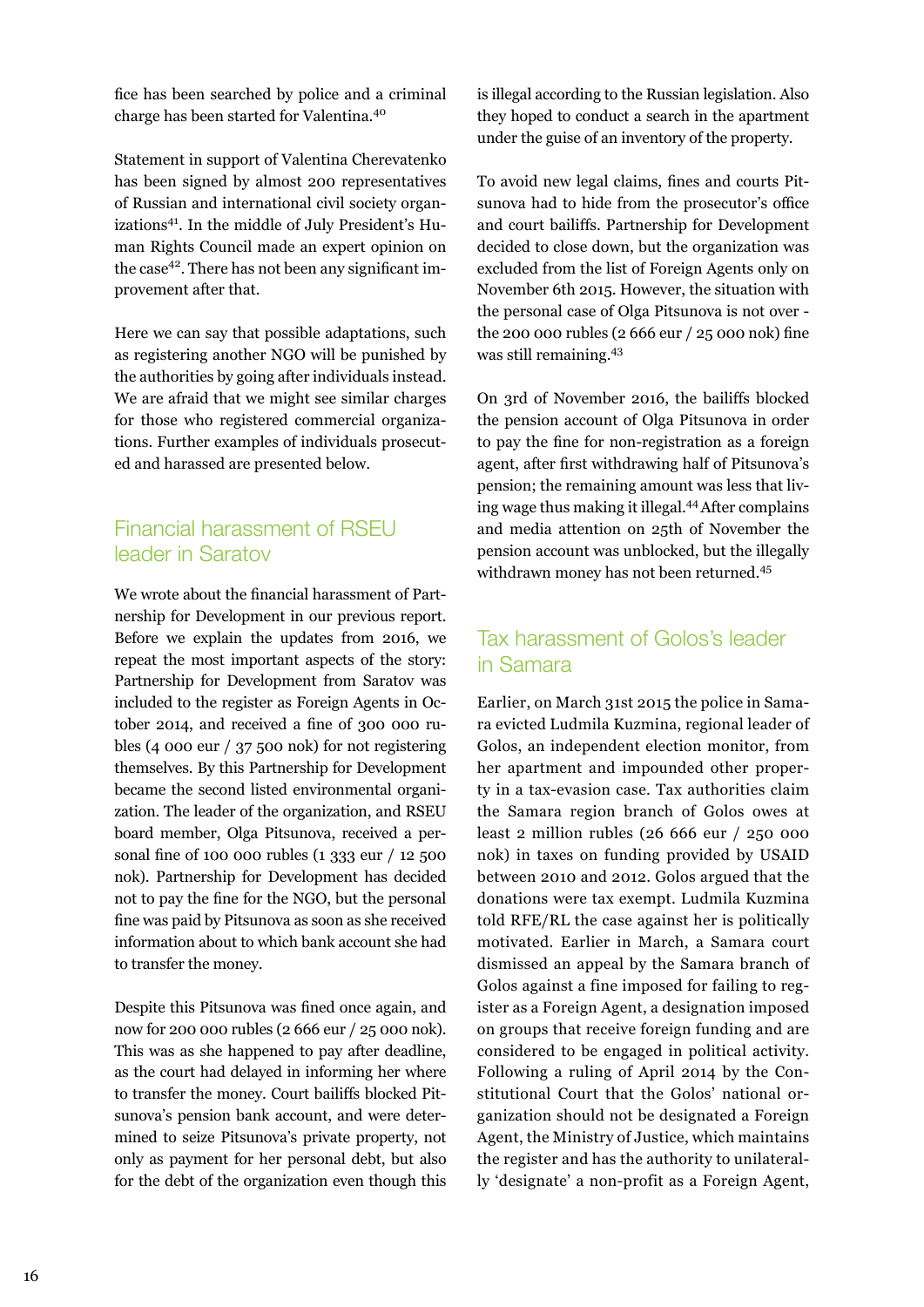nonetheless kept Golos on the register.<sup>46</sup> On November 18 2015, the Federal Tax Service (FTS) has filed a lawsuit against Ludmila Kuzmina, the head of Samara branch of the Golos-Volga Foundation, claiming to exact more than 2 million rubles (26 666 eur / 250 000 nok) for alleged tax evasion<sup>47</sup>.

On 14 March 2016, the Samara regional court ruled that the foundation's former director, Ludmila Kuzmina, would have to pay 2.225 million Russian rubles (29 666 eur / 278 125 nok) in profit tax.<sup>48</sup>

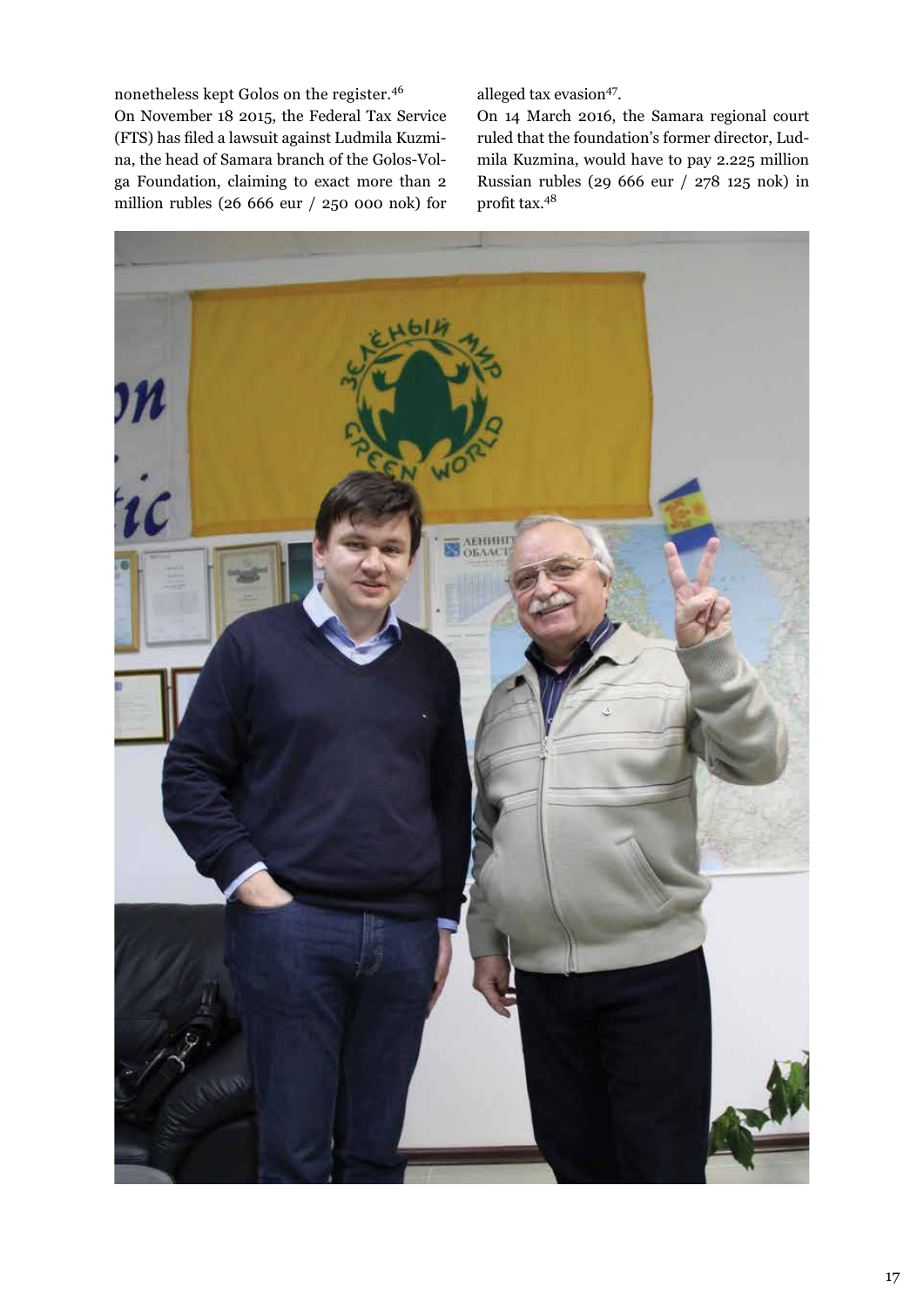## **ADDITIONAL PRESSURE TOWARDS CIVIL SOCIETY**

As we have shown, being labelled as a Foreign Agent means increased reporting demands and often numerous court hearings, in addition to huge fines. While this pressure from the Ministry of Justice and the court system is difficult enough in itself, the NGOs face additional pressure that comes not directly from Russian authorities.

#### Harassment and violence against activists follow pressure to the NGOs

Representatives of organizations that have been listed as Foreign Agents are frequently subject to harassment and violent actions. We mention some examples below.

#### **Complex attacks to Ecovakhta**

During the night of September 9th a peaceful camp of fire fighters arranged by the RSEU group Krasnodar Environmental Watch on North Caucasus (Ecovakhta) together with Greenpeace Russia was attacked by eight masked brutal persons. Some activists were injured and their equipment destroyed<sup>49</sup>.

The attack succeeded police visits to the camp and other challenges Ekovakhta faced that fall. Lack of proper reaction from the authorities to the attacks and discredit of the environmentalists by pro-governmental local TV indicates coordination of the attack by authorities<sup>50</sup>.

Just few days later – at September 13th Ecovakhta was labelled as a Foreign Agent. The members' participation in actions for nature protection was considered as a political activity on behalf of the organization. In addition, that a member of the organization had received finances from abroad,

which was considered to be foreign funding for the organization. This was regardless to the position of the Constitutional Court, which in 2014 stated that personal activity of the members of NGO's should not be considered as activity of the organizations they are member of.

Two weeks later the police also searched the apartments of the leaders of Ecovakhta.<sup>51</sup>

#### **Harassment of Temur Kobalia from Human rights council**

Temur Kobalia from Human rights council («Pravozashitniy Sovet»), an organization still in process for appealing their conviction and fine as Foreign Agent, was in August 2016 publicly harassed by several persons with video cameras as he entered the international airport in Volgograd in August. This turned out to be persons from the bailiff office, who forced him to their office to make him pay the fines, even if the court case was not resolved. Finally they had to let him go as he could prove that he was not the formal leader<sup>52</sup>.

At November 3rd at approximately 5:00 a.m, officers of the Criminal Intelligence Service attempted to break into Temur Kobaliya's apartment when the human rights activist was not home. The break-in attempt by the officers was thwarted when Kobaliyas's neighbour intervened and asked to see a search warrant. The officers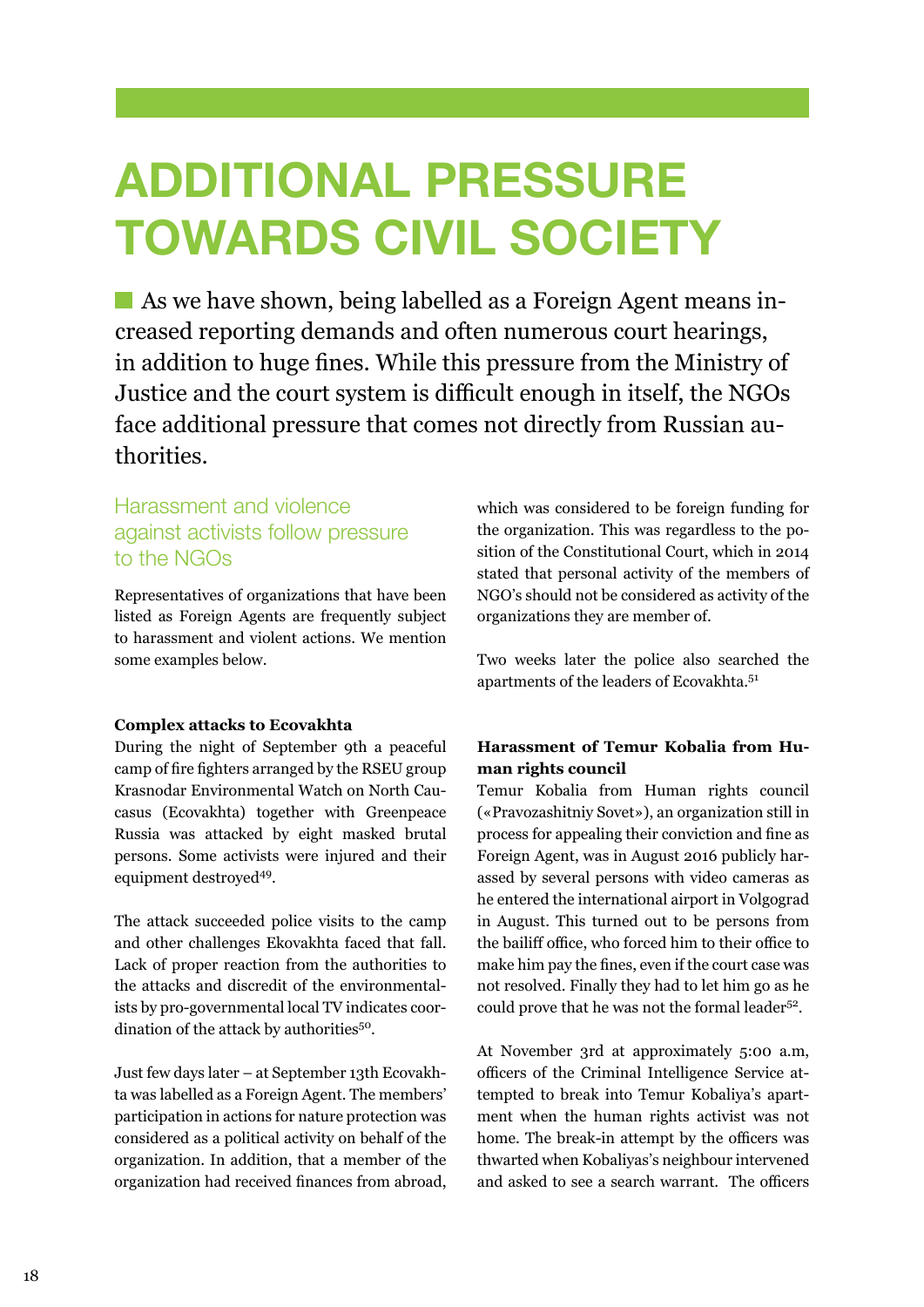did not provide a search warrant and only stated that the attempt to search Kobaliya's apartment was a part of an allegedly on-going criminal case. Without giving any further clarifications, the officers questioned the neighbour about the human rights work of the activist and left the apartment building53. Currently Temur Kobalia has left Russia and is waiting for an explanation from authorities.

#### **Attacks on individuals in Ufa and Barnaul**

At June 15th, the chairman of the Union of environmentalists of Bashkiria and RSEU member Alexandr Kalinovich Veselov was attacked in Ufa. Veselov ended up with a cracked lip and a broken nose, and he connects the attack with his work against the deployment of solid waste landfill in the region. The attack occurred near the office right after a meeting between Veselov and the owner of "Vtorindustriya" company in Sterlitamak, a meeting which ended in disagreement regarding the placement of the landfill.<sup>54</sup>

At September 27th, the journalist and activist Grigory Pasko was attacked by unknown assailants in the city of Barnaul in the Altai region, where he was to give a seminar on investigative-reporting techniques. The injuries he suffered were luckily confirmed not to be serious. Pasko afterwards told Voice of America's journalist that the assailants shouted, 'Get out of our city!' and warned him that they would attack him again. Radio Free Europe – Radio Liberty (RFE/ RL) noted that the day before the attack, Pasko had shared on his Facebook page an article from a local newspaper in which a local nationalist activist complained that Pasko was a Foreign Agent. Pasko wrote that unknown people were following him and loitering around his hotel. In an interview with Meduza, Pasko said he linked the attack on him with the FSB: 'When we conducted a similar seminar in Perm in April 2016, the man who rented us the space was approached by FSB officers and insistently told not to have anything to do with me. But the seminar took place anyway, and the man suffered no consequences, because he dealt with them politely and responsibly. Generally speaking I've been persecuted so insistently in cities all across the coun-

try that it's inevitable you start thinking there's a single centre of coordination'55.

#### Pro-governmental groups

NGOs with close ties to or controlled by the authorities are sometimes called GoNGOs, referring to "Govermental Non-governmental organizations". We will not label specific NGOs as GoNGOs in this report, as it is not easy to separate between the organizations controlled by the authorities and those simply agreeing with authorities' opinion in some issues. However, we will provide some examples to illustrate the situation.

We note an increasing number of openly pro-governmental groups. As they support the authorities' policy and harmful environmental practices, and at the same time criticize so called western-type NGOs and call for their closure, they contribute to make the work of environmental NGOs more difficult.

An example is a petition started in August of 2016 created by the NGO Environmental Chamber of Russia, where they called for registration of Greenpeace and WWF in Russia as Foreign Agents. This Environmental Chamber was established by a President grant in  $2013$ .<sup>57</sup> By the end of the year 13 000 signatures were collected in support of this idea. 92 used the opportunity to vote against at the petition page.

Another example is the so-called environmental organization Ecosphere (Ecosfera) that made a public environmental expertise for LNPP-2 (Leningrad nuclear power plant - 2) in Sosnovy Bor and approved the project. Another pro-Rosatom NGO, the Ecological Movement of concrete actions (also known as Interregional Environmental Organization GREENLIGHT), participated in the public hearings and supported the proposed repository for nuclear waste in Sosnovy Bor. The NGO Clean city, which also supported the repository, was created shortly before and closed down right after the public hearings.

The Interregional environmental movement Oka made an "inspection" to Leningrad Nuclear Pow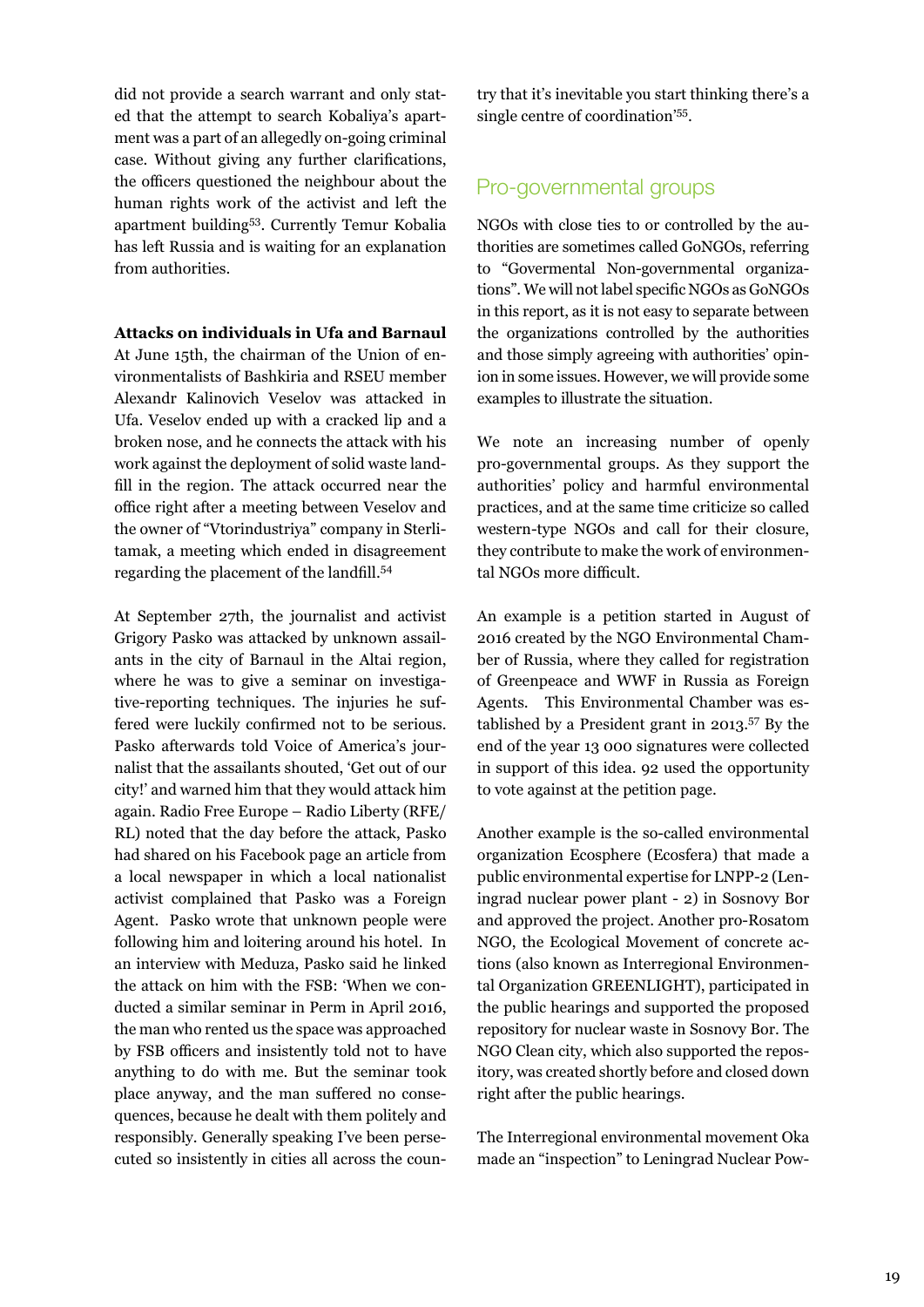er Plant in 2013. Its leader Alan Hasiev said that nuclear energy is the cleanest energy in the world and the construction of nuclear power is the most promising of the existing programs for the further development of mankind. Oka also participated in an "inspection" to the Belarus NPP after an accident there in 2016. "We have got the answers to all the questions fully, our suggestions on places of measurements were satisfied", Hasiev told in a report published at the Rosatom web page. This fake inspection was actively criticized by well-known antinuclear groups in Belarus. Oka even has its profile page at the web page of Russian nuclear society<sup>58</sup>. In 2013 Oka declared in the media that they would sue the Greenpeace because of their "extremism of Arctic Sunrise action" at Prirazlomnaya oil platform, after which 30 activists were arrested for several months. There has not been any development of their declaration since then.

An example from Murmansk region is a statement made by another NGO Green Patrol in 2013, saying it is Norway and the West that pollute Murmansk region air, and not the Norilsk Nikel metal company. In 2015 this idea was repeated by the Deputy Minister of Natural Resources and Ecology of the Murmansk region, Vladimir Khrutsky. Media circulated these statements widely but the respond by Norwegian side was poorly reflected in the government-controlled media.

All sorts of pro-governmental groups are trying to gain popularity by joining and escalating the witch hunt towards the "enemies of Russia". One of most active is the Anti-maidan movement. This is a movement established in 2015, which declare their goal to be opposing "maidan" understood as the Euromaidan protests in Ukraine in 2014<sup>59</sup> in Russia. Anti-maidan has more than 33 000 members at Vkontakte (Russian most popular social media, similar to Facebook). In August they sent a petition to the state attorney where they asked about investigation of 7 organisations based on the Foreign Agent law, as they should have received funding from the Soros foundation, which is on list of Undesirable organizations. One of these seven was Levada centre, mentioned before. This attack on Levada came just before the State Duma elections due at September 18th, and it is believed that polls from Levada showing support to the opposition was the reason for the attack. At September 5th Levada Centre was listed as a Foreign Agent.

At November 29th, Anti-maidan published an investigation<sup>60</sup> and asked Ministry of Justice to check two other groups<sup>61</sup> representing the NGO Russian Justice Initiative<sup>62</sup> (Pravovoe sodeistvie — Astreya i Pravovaya Initsiativa).

A similar group on regional level called to label EcoCenter Dront in Nizhniy Novgorod in 2015. We covered this story in our previous report.

Secretary of the Public Chamber of Russia Aleksandr Brechalov, in a recent interview said: "We have very little NGOs that are in the Foreign Agents list, the Ministry of Justice is underperforming here. It shows a soft position of the country's leadership towards those organizations".<sup>63</sup>

#### Business pressure

Businesses criticized by independent environmental NGOs are also willing to take advantage of the oppressive mechanisms and negative attitude of the organizations that was created by the authorities.

Quite often it is difficult to separate business from the state in current Russia. As example Rosatom is a state owned corporation, so pressure that the critical voices against Rosatom are facing could be considered also business driven.

Green World is an environmental organization based in Sosnovy Bor, and has for many years fought for reduced environmental pressure from the nuclear industry in the town. In this work, Green World has repeatedly criticized the Joint Stock Company Ecomet-S that is dealing with nuclear waste. After the authorities started to implement the Foreign Agent law, Ecomet-S in August 2013 reported to the prosecutor office that Green World must be checked on this issue. This reporting happened at the same time as Green World was fighting against a repository of radioactive waste in Sosnovy Bor, which was going to be built with participation of Ecomet-S.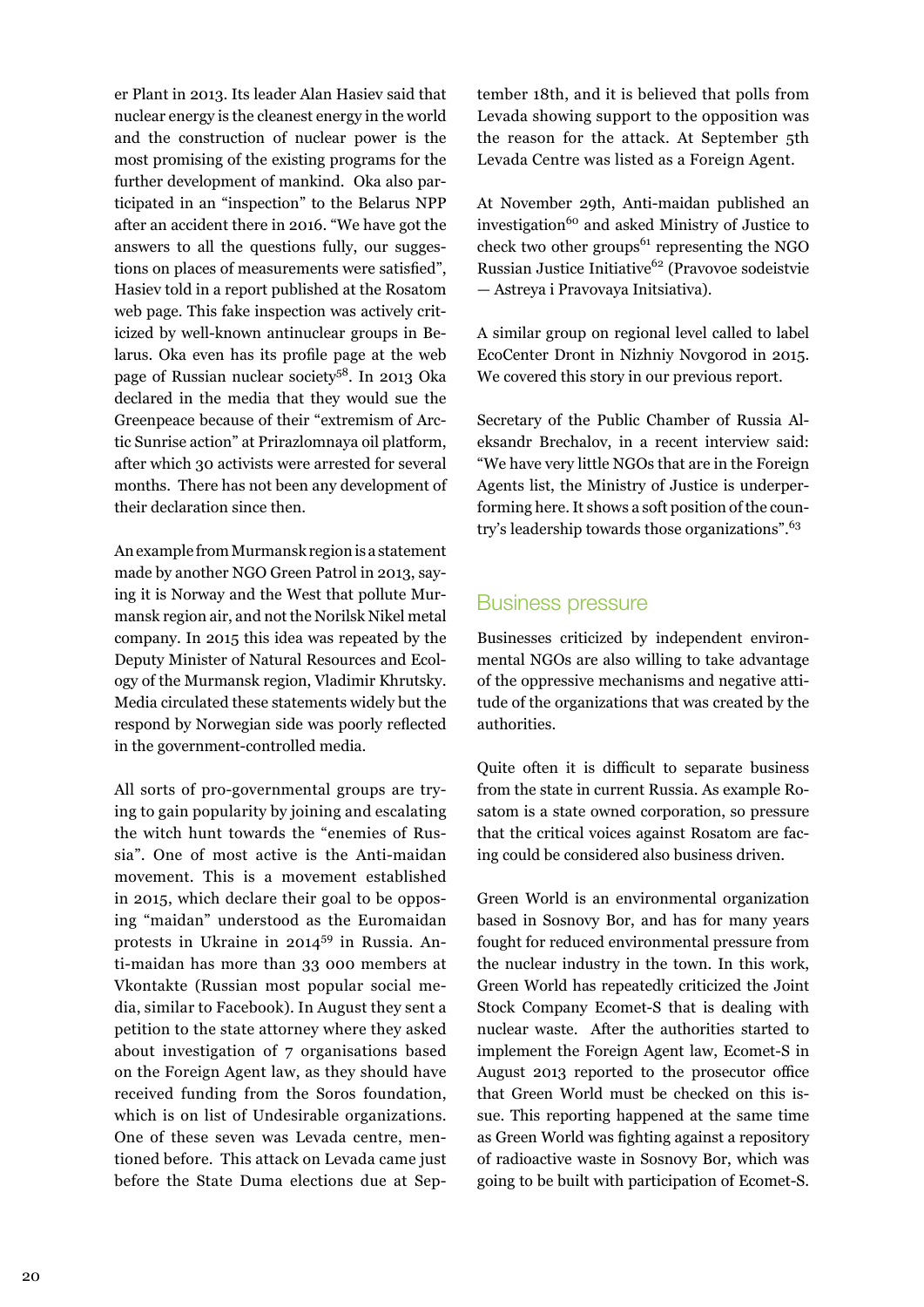However, after this first inspection Green World avoided to be labelled as Foreign Agent<sup>64</sup>.

Later the same year Ecomet-S went to the court with the purpose to remove critical information about the organization from the Green World web page, but failed both in the first court and in the appeal court in 2014.<sup>65</sup>

In March 2016, the Joint Stock Company "Concern Titan-2" tried to sue Green World for publication of information from the whistle-blower Viktor Aleynikov about problems at the construction side of Leningrad NPP-2.<sup>66</sup> In the end of September 2016 the court ruled in favour of Green World.<sup>67</sup>

### Media running authorities' errand

In our last year's report, we have told that most of the media is controlled by the Kremlin, so we should not be expecting any positive coverage of organisations that are labelled Foreign Agents. As most people do not look for independent information, public opinion to a large degree depends on state propaganda in state owned or controlled media.

Even if there have been several programs on official TV about Foreign Agents during the last years, the majority of the Russian people are not aware of the law. According to a recent (December of 2016) survey by the Levada Analytical Centre (Foreign agent itself, mentioned before), 73% never heard of such law, 22% heard something but are not really into the details and only 2% said they were well informed about the law.

Never the less propaganda works well and 56% agree with the state that a law intended to secure Russia from bad Western influence is needed, and only 26% think that it is a way to pressure independent NGOs. The term Foreign Agent itself looks negative for 57%, neutral for 33% and even positive for 3%. 45% of the respondents associate the term Foreign Agent with spy, foreign intelligent services etc. Regarding receiving finances from foreign funding, for 43% it is unacceptable to receive funding from the USA, and for 40 % it is unacceptable to receive from the EU.<sup>68</sup>

In our previous report we also mentioned a story from Green World and media, when Green World was labelled as an agent. The pro Kremlin TV channel Life News came to Sosnovy Bor, where they interviewed Oleg Bodrov together with veterans of the nuclear industry supporting Green World. Life News also participated in a press conference organized by Green World in St. Petersburg, where Naturvernforbundet and Za Prirodu gave presentations as well. What Life News finally showed on TV was film about Oleg Bodrov with a negative voiceover from the TV channel, as well as Naturvernforbundet stating that Green World receives finances from Norway.<sup>69</sup>

After the labelling of Planet of Hope as Foreign Agent, its leader Nadezhda Kutepova was heavily persecuted by regional and federal media. In a federal TV program she was accused of espionage in the closed nuclear city Ozersk, where people totally depend on the nuclear industry as source for income. Living and working there became dangerous for Kutepova and her kids. In the kindergarten Kutepova's daughter was asked about the "crimes" of her mother. In September 2015 Nadezhda Kutepova decided to leave the country and sought asylum in France. Later the official TV-channel removed the program from its web page, and declared in court that it was never shown. After that, a court in March 15th 2017 ruled that the channel is not guilty.

More independent propagandists are also trying to gain popularity on the witch hunt towards Foreign Agents. So-called journalist Maxim Rumyantsev from Ural region started by "investigating" organization Za Prirodu in his region, publishing materials of its activity and reporting to the FSB. After Za Prirodu was labelled Foreign Agent Rumyantsev called it his victory<sup>70</sup>. He was following all the court hearings where Za Prirodu were trying to fight labelling, and Rumyantsev celebrated another victory half year later when Za Prirodu was fined<sup>71</sup>.

After this success Rumyantsev decided to expand his hunting and started to follow another cooperation partner of Naturvernforbundet and Za Prirodu in the international Decom network, namely the NGO Green World. He found money for frequent visits to Saint Petersburg, Sosnovy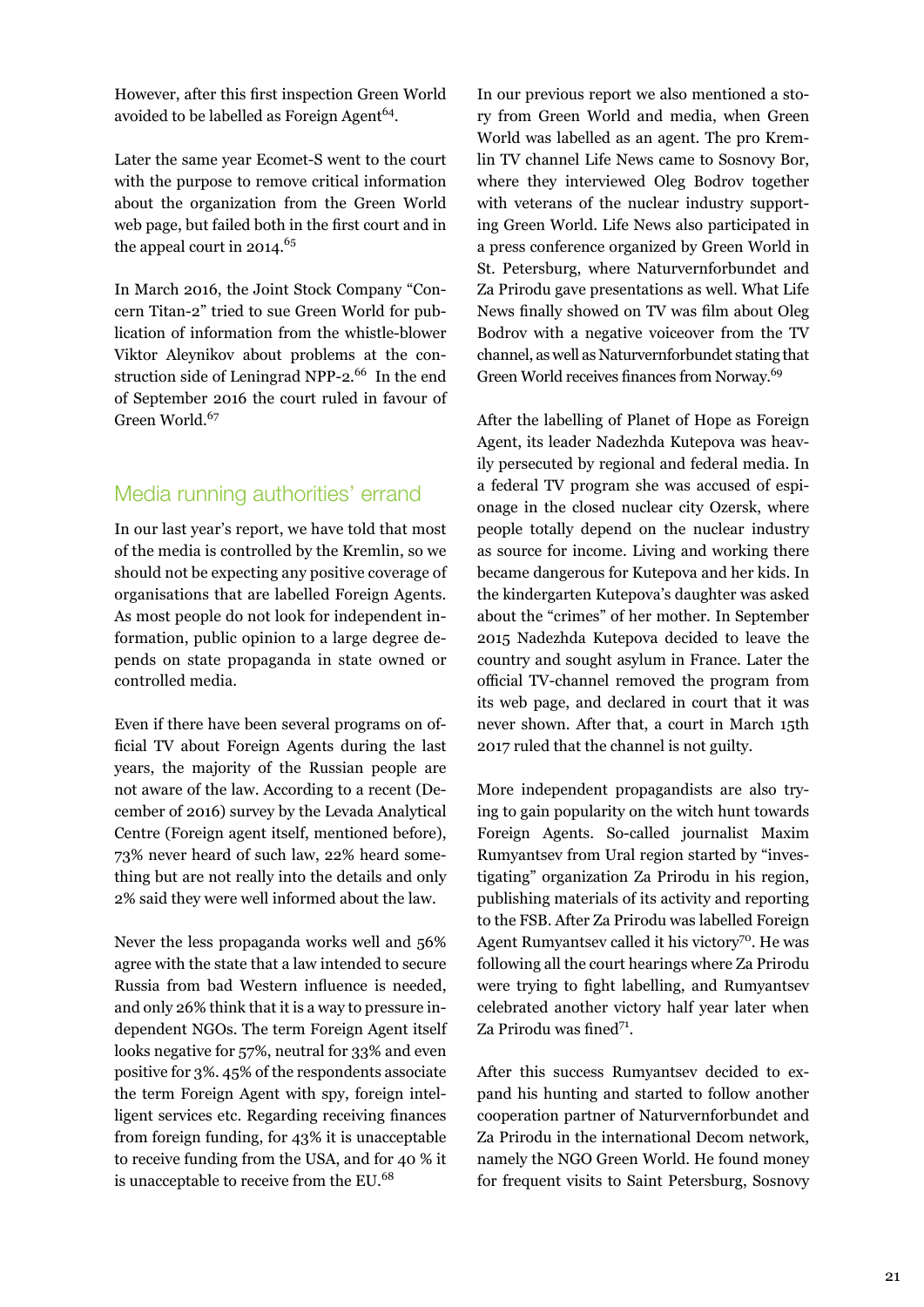Bor and Krasnoyarsk in order to investigate the work of the Decom network. He followed the activists at different events, took information from the activists' social networks and used distorted content on his own web page as well as reporting to the authorities. When Green World finally was labelled as a Foreign Agent, Rumyantsev again wrote about "his victory": "one more Foreign Agent"72.

Rumyntsev also visited a Bellona conference in Saint Petersburg in autumn 2016 and made a provocation there. After that he reported to the

police that «journalist was attacked by activists» and spread a video of the «attack» widely.<sup>73</sup>

One of the results of the tough pressure from authorities, companies and mass media is the growing level of self-censorship among different groups. Stepping off conflict issues, going to more negotiable ways of work are well known in many regions and areas of work. Antinuclear groups have always been on the front line of governmental pressure towards environmental NGOs. Labelling antinuclear groups first is just confirming this thought.

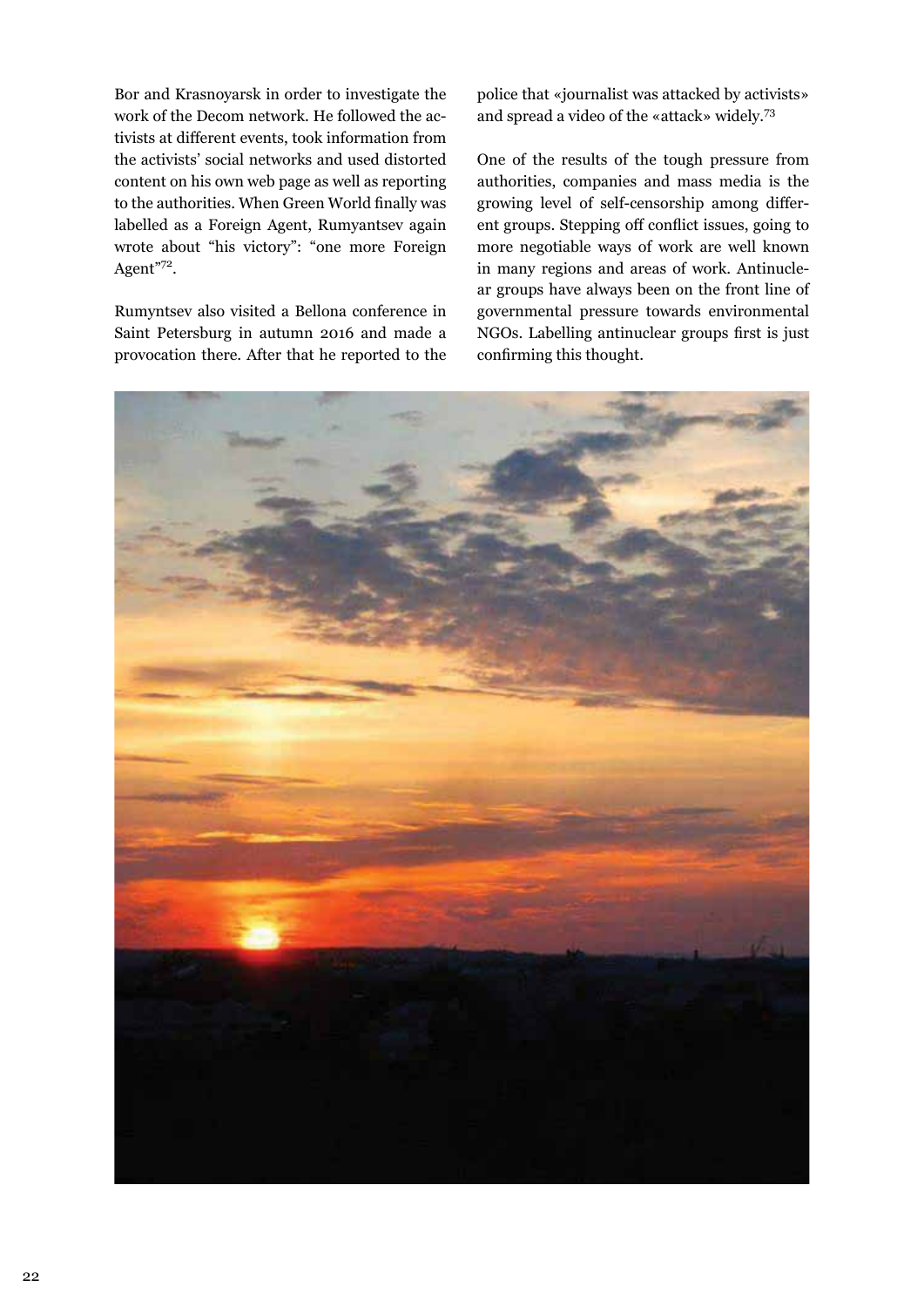## **IS A BETTER FUTURE COMING IN THE YEAR OF ECOLOGY IN RUSSIA?**

At December 8th, the Presidential Council on Human Rights and Civil Society Development met with President Vladimir Putin. Many of the Council members were complaining about the destruction from the Foreign Agents law. Mikhail Fedotov, chair of the Council and advisor to the president, stated that defending environment is not political activity according to the law, but dozens of environmental NGOs are in the list. Fedotov proposed to exclude environmental NGOs from the register also because 2017 is declared by Putin as a year of ecology in Russia. Putin agreed to look closer to the register and the situation with environmental NGOs.<sup>74</sup>

At January 2nd, a list of orders following the meeting with the Presidential Human Rights Council was published on Kremlin web page. The first order of eight is to analyse the legal practice related to the labelling of NGOs as Foreign Agents, to find out if it was legal or not. One of the three responsible persons is Sergey Ivanov, who was recently appointed as a Special Representative of the President of Russian Federation on environmental protection activities, the environment and transport.75

The irony of the situation is that Ivanov took this position after being the Chief of Staff of the Presidential Executive Office since December 2011. That means that most of the repressive legislation, including Foreign Agents law, that followed mass protests after massive cheating on presidential and parliamentary election in 2011-2012, was imposed with his approval.

Another responsible person for the analysis is the new first deputy Chief of Staff of the Presidential Administration – Sergey Kirienko – ex-head of Rosatom State Corporation. Here we recall that

antinuclear NGOs were the first labelled and mostly affected by the Foreign Agent law.

The third person is Alexander Konovalov, the head of Ministry of Justice, which is the Ministry responsible for labelling NGOs (the role of both Konovalov and Kirienko was previously mentioned in the Dront story). The results of the analysis should be reported to the president by March 30th 2017.

One of the ways to continue to act for many of the Foreign Agent organizations is to close down the formal organization, and to continue the activity on an informal basis. Currently, this is completely in line with the law. This will give some limitations for performance, for example is participation in independent environmental impact assessments (EIA) allowed to registered NGOs only. In October 2016, the chairman of the Russian Supreme court, Vyacheslav Lebedev, stated that by the end of the year (2016) the Supreme Court would issue several new regulations regarding the legal practice around political parties, religious organisations or other NGOs that were acting without registration.76 This sparked fear that a similar legislation as in Belarus, where it is illegal to act on behalf of an unregistered organization<sup>77</sup>, was on its way to Russia. However, at December 27th the Supreme Court issued a statement that just clarify the existing rules and not worsen the current situation or add anything new78.

At the same time it is quite a difficult challenge to get official registration for new organizations. An example is how a group of human rights defenders in the Ural region three times made documents for registration, and had them returned by the Ministry of Justice all three times, with new requests for corrections.<sup>79</sup>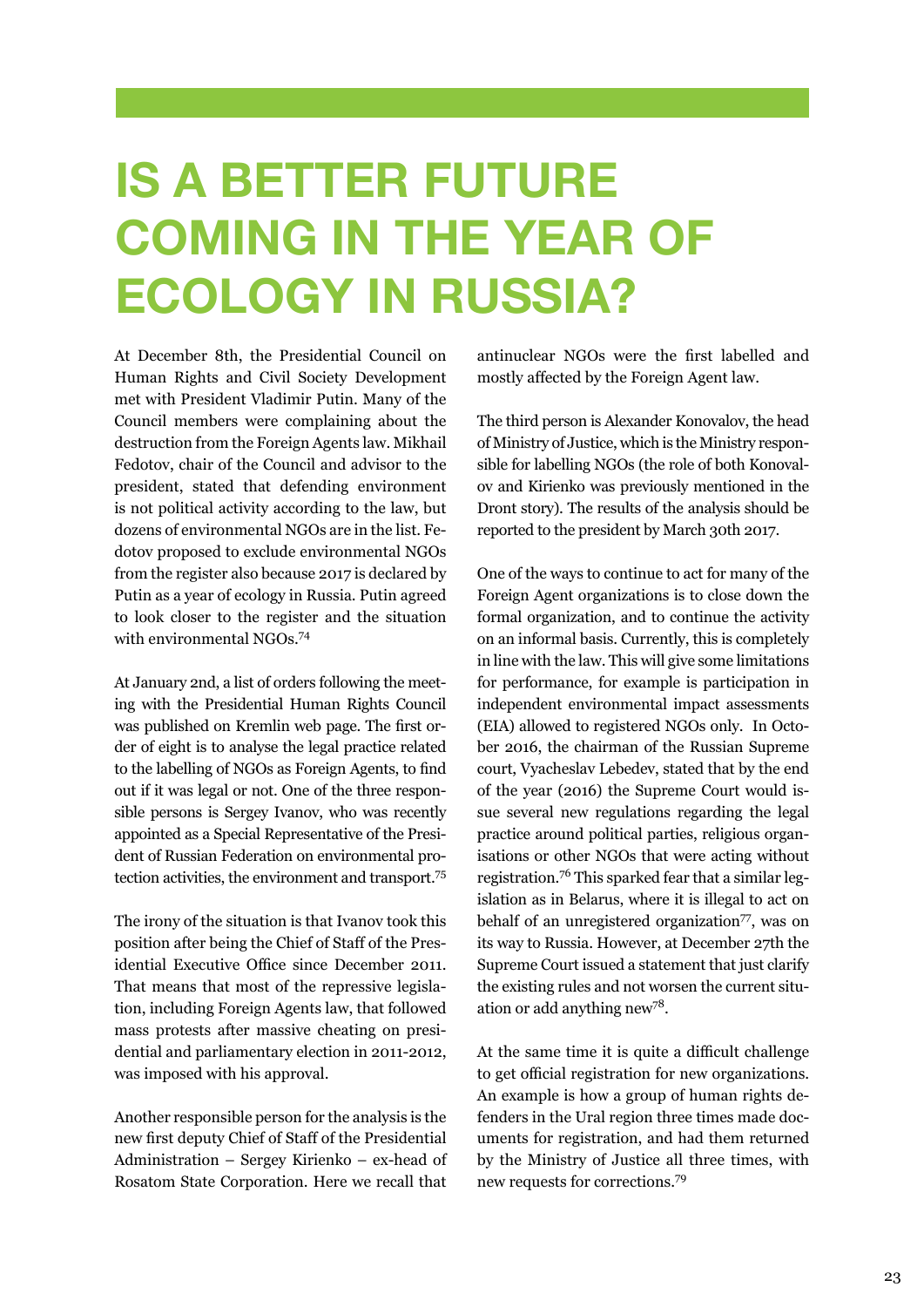# **CONCLUSIONS**

As shown, the situation deteriorated significantly with the new NGO laws approved by parliament and president in 2012. Among these laws was the controversial Foreign Agents law, demanding NGOs that receive funding from abroad and at the same time engage in the widest understanding of political activity, to register as Foreign Agents. Activists in the environmental movement are increasingly subject to prosecution, fines, threats and harassment of various kinds as result of this law.

During 2016 the number of new organizations labelled as Foreign Agents decreased compared to 2015, but the Ministry of Justice was still quite active. The pressure increased and was tough towards already listed organizations. There are a number of reasons to be taken to a court and fined, including not labelling publications on NGO resources, or private blogs of NGO's members or not reporting properly on Ministry's opinion.

Regular court hearings and fines almost paralyzed the work of several NGOs. And finally many of them, almost half of all labelled environmen-

tal NGOs, decided to close their organizations down. Independent of promised reconsideration of Foreign Agent law towards environmental organizations in the declared Year of ecology in 2017 in Russia, most of the environmental groups plan to keep their work up.

As we have shown, environmental NGOs face not only authorities and their direct pressure; many other actors are also trying to catch this wave of witch hunting to the "traitors": Propagandist media, so-called patriotic forces, pro-governmental NGOs etc.

We expect that after destroying institutional civil society like NGOs, Russian authorities will focus on targeting of individuals directly. We already had such examples, when there is no NGO to label, or there is no foreign funding, individuals are at higher risk. After destroying institutional forms of civil society, we can expect increased pressure to the individuals. We also expect higher pressure towards international organizations based in Russia, and a greater degree of compliance of the Undesirable Organizations law.

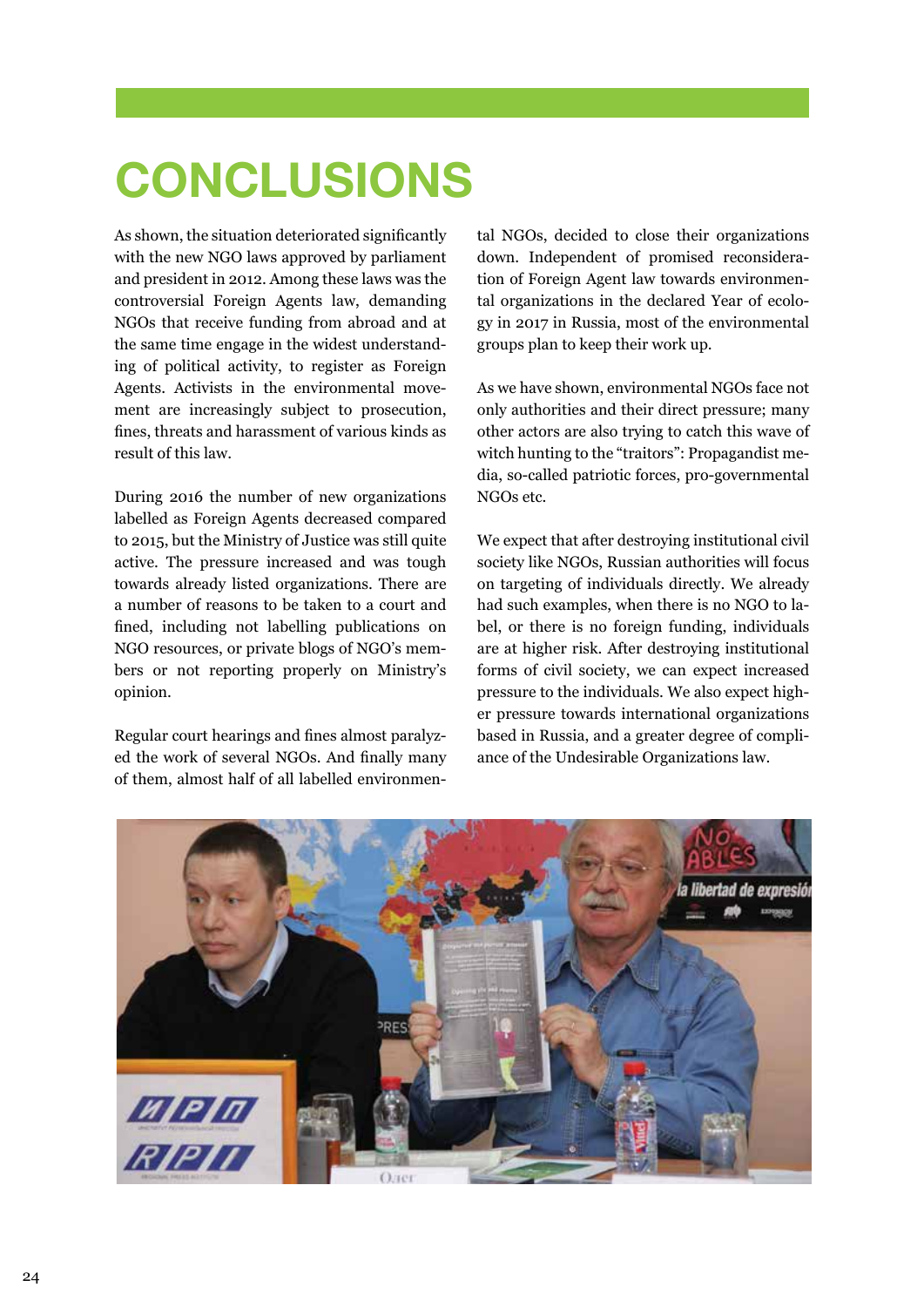### **Attachment: Table 1 FULL LIST OF ENVIRONMENTAL FOREIGN AGENTS**

| $\#$           | # of<br>all | Name                                                                                                        | Region<br>(oblast,<br>republic etc) | Date written<br>into register | Date for<br>exiting the<br>register                                                                                                                                                | Reason to exit<br>the register                               | Comments                                                                                                                                                                                                                                                                                                           |
|----------------|-------------|-------------------------------------------------------------------------------------------------------------|-------------------------------------|-------------------------------|------------------------------------------------------------------------------------------------------------------------------------------------------------------------------------|--------------------------------------------------------------|--------------------------------------------------------------------------------------------------------------------------------------------------------------------------------------------------------------------------------------------------------------------------------------------------------------------|
| $\mathbf{1}$   | 10          | Kaliningrad Regional<br>Public Organization<br>"Ecodefence! - Womens'<br>Council"                           | Kaliningrad                         | 21.07.2014                    |                                                                                                                                                                                    |                                                              | Keep denying following requirements<br>for FA and keep getting fines for not<br>reporting as FA.                                                                                                                                                                                                                   |
| $\overline{2}$ | 15          | <b>Association "Partnership</b><br>for Development" (Lead-<br>er - RSEU member)                             | <b>Saratov</b>                      | 02.10.2014                    | 06.11.2015                                                                                                                                                                         | shut down                                                    | Main pressure has been streamed person-<br>ally to the head of NGO, Olga Pitsuova still<br>facing troubles. (See more in the report)                                                                                                                                                                               |
| 3              | 35          | <b>Jewish Regional Branch</b><br>of the Russian Public<br><b>Organization "Municipal</b><br>Academy"        | Birobidzhan                         | 26.01.2015                    | 22.05.2015                                                                                                                                                                         | shut down                                                    | One of the reasons for signing them in<br>is arrangement of an environmental<br>seminar.                                                                                                                                                                                                                           |
| 4              | 39          | <b>Interregional Charity</b><br>Organization "Siberian<br><b>Environmental Center"</b>                      | Novosibirsk                         | 12.02.2015                    |                                                                                                                                                                                    |                                                              | Political activity is the petition to free<br>Arctic-30 activists.                                                                                                                                                                                                                                                 |
| 5              | 43          | Chelyabinsk Ecological<br>Social Movement "For<br>nature" (Leader - RSEU<br>member)                         | Chelyabinsk                         | 06.03.2015                    | Closed down by court initiat-<br>ed by Ministry of Justice on<br>December'14, 2016, but NGO<br>appealed this decision in Su-<br>preme Court. Hearing expected<br>on April'12 2017. |                                                              | Two of them were added at the same<br>time. Even Movement didn't have any<br>finances. But ministry of Justice decid-<br>ed that there is a connection because of<br>common leader of the organizations.                                                                                                           |
| 6              | 44          | Chelyabinsk Regional<br>Charitable Social Foun-<br>dation "For nature"<br>(Leader - RSEU member)            | Chelyabinsk                         | 06.03.2015                    | Closed down by court initiated by<br>Ministry of Justice on Decem-<br>ber'13, 2016,. NGO decided not<br>to appeal this decision and con-<br>tinue its work in another form.        |                                                              |                                                                                                                                                                                                                                                                                                                    |
| 7              | 48          | <b>Murmansk Regional</b><br><b>Public Environmental</b><br><b>Organization "Bello-</b><br>na-Murmansk"      | Murmansk                            | 19.03.2015                    | 16.10.2015                                                                                                                                                                         | shut down                                                    | Almost a year later another Bellona's<br>NGO in Saint-Petersburg labelled in<br>January'2017.                                                                                                                                                                                                                      |
| 8              | 49          | "Educational Center<br>for Environment and<br><b>Security</b> »                                             | Samara                              | 20.03.2015                    | 8.10.2015                                                                                                                                                                          | termination<br>of realization<br>foreign agents<br>functions | One of few environmental NGOs that<br>has succeeded in leaving the register<br>without closing down their NGO -<br>stopped receiving foreign finances.                                                                                                                                                             |
| 9              | 51          | <b>Rostov City Public Or-</b><br>ganization"Eco-Logic"                                                      | Rostov-<br>on-Don                   | 03.04.2015                    | 30.03.2016                                                                                                                                                                         | termination<br>of realization<br>foreign agents<br>functions | One of few environmental NGOs that<br>has succeeded in leaving the register<br>without closing down their NGO -<br>stopped receiving foreign finances.                                                                                                                                                             |
| 10             | 53          | Ozerskaya Urban So-<br>cio-Environmental NGO<br>Planet of hope                                              | Chelyabinsk<br>region               | 15.04.2015                    |                                                                                                                                                                                    |                                                              | Leader Nadezhda Kutepova had to flee<br>the country because of risk of state<br>treason accusation.                                                                                                                                                                                                                |
| 11             | 65          | Nizhny Novgorod<br><b>Regional Public</b><br>Organization "Ecologi-<br>cal Center "Dront""<br>(RSEU member) | Nizhny<br>Novgorod                  | 22.05.2015                    |                                                                                                                                                                                    |                                                              | Stopped receiving foreign funding<br>almost a year before labelling. But small<br>donation from Bellona-Murmansk, as<br>well as loan form another NGO (that<br>received foreign funds) and grant from<br>orthodox church affiliated foundation<br>with money from offshore in Cyprus.<br>(see more in 2015 report) |
| 12             | 75          | Altai regional public or-<br>ganization "Geblerovskoe<br><b>Ecological Society"</b>                         | Barnaul,<br>Altay krai              | 23.06.2015                    | 19.01.2017                                                                                                                                                                         | shut down                                                    |                                                                                                                                                                                                                                                                                                                    |
| 13             | 78          | Interregional public or-<br>ganization "The Northern<br><b>Environmental Coalition"</b>                     | the Republic<br>of Karelia          | 8.07.2015                     | 08.07.2016                                                                                                                                                                         | shut down                                                    | Continue their work as newly registered<br>regional NGO                                                                                                                                                                                                                                                            |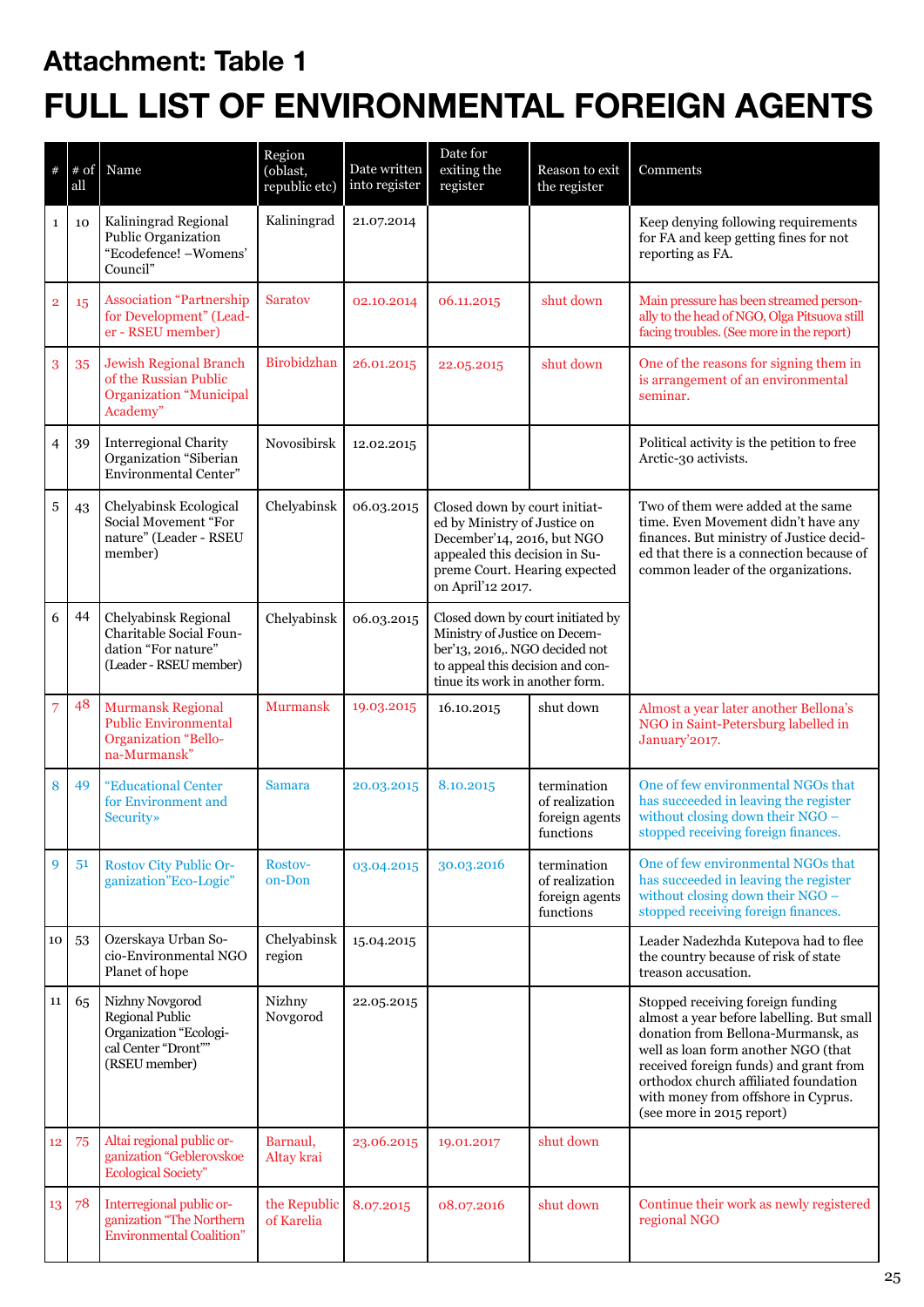| $\#$       | all | $\#$ of Name                                                                                                                              | Region<br>(oblast,<br>republic etc)       | Date written<br>into register | Date for<br>exiting the<br>register | Reason to exit<br>the register                               | Comments                                                                                                                                                                                  |
|------------|-----|-------------------------------------------------------------------------------------------------------------------------------------------|-------------------------------------------|-------------------------------|-------------------------------------|--------------------------------------------------------------|-------------------------------------------------------------------------------------------------------------------------------------------------------------------------------------------|
| 14         |     | Altai ecological and cul-<br>tural public foundation<br>"Altai 21st century"                                                              | Altai region                              | 22.7.2015                     | 28.03.2016                          | shut down                                                    | Continue their work in another form                                                                                                                                                       |
| 15         | 83  | Nizhny Novgorod eco-<br>logical public non-profit<br>organization "Green<br>World"                                                        | <b>Nizhny</b><br>Novgorod<br>region       | 29.07.2015                    | 28.10.2016                          | termination<br>of realization<br>foreign agents<br>functions | One of few environmental NGOs that<br>has succeeded in leaving the register<br>without closing down their NGO -<br>stopped receiving foreign finances.                                    |
| 16         | 88  | <b>Interregional Social</b><br><b>Ecological Foundation</b><br>"ISAR-Siberia"                                                             | Novosibirsk                               | 26.08.2015                    |                                     |                                                              |                                                                                                                                                                                           |
| 17         | 93  | Regional public organiza-<br>tion "Sakhalin Environ-<br>ment Watch"                                                                       | Sakhalin<br>region                        | 18.09.2015                    | 16.02.2016                          | refuse of for-<br>eign funding                               | Even NGO returned rest of the money<br>to the donor $-$ DiCaprio foundation $-$ it<br>wasn't removed from the register.                                                                   |
| 18         | 95  | Society for the Protection of<br>Consumer Rights and the<br>Environment «Printsip»                                                        | Moscow<br>region                          | 05.10.2015                    |                                     |                                                              |                                                                                                                                                                                           |
| 19         | 99  | Krasnoyarsk regional public<br>environmental organization<br>"Friends of siberian forests"<br>(RSEU member)                               | Krasnoyarsk<br>krai                       | 28.10.2015                    | 28.11.2016                          | shut down                                                    | Was labelled even they didn't have any<br>money since FA law came into force. So<br>the law was implemented retrospective.                                                                |
| 20         | 102 | Irkutsk regional public<br>organization "Baikal<br>environmental Wave"<br>(RSEU member)                                                   | <b>Irkutsk</b>                            | 10.11.2015                    | 01.08.2016                          | shut down                                                    | Continue their work as a new RSEU<br>regional branch.                                                                                                                                     |
| 21         | 106 | Public charity environ-<br>mental organization<br>"Green World" (Leader -<br><b>RSEU</b> member)                                          | <b>Sosnovy Bor</b><br>Leningrad<br>region | 02.12.2015                    | 06.02.2017                          | shut down                                                    | Took decision to close down and con-<br>tinue work in another form                                                                                                                        |
| 22         | 111 | Baikal regional public in-<br>stitution "Public Environ-<br>mental Center Dauria"                                                         | Chita, Chita<br>region                    | 30.12.2015                    | 01.09.2016                          | shut down                                                    |                                                                                                                                                                                           |
| 23         | 125 | Regional public environ-<br>mental organization of the lic, Gorno-<br>Altai Republic "Arkhar"                                             | Altai Repub-<br>Altaisk                   | 05.04.2016                    | 06.10.2016                          | shut down                                                    |                                                                                                                                                                                           |
| 24         | 127 | Regional public envi-<br>ronmentalborganization<br>"Ecological soul's school<br>"Tengri"                                                  | Altai<br>Republic                         | 17.05.2016                    |                                     |                                                              | Facing fines for not labelling informa-<br>tion (even published by members)                                                                                                               |
| 25         | 142 | Inter-regional environmen-<br>tal and human rights public<br>organisation "Environmen-<br>tal Watch on North Cauca-<br>sus" (RSEU member) | Krasnodar<br>region                       | 13.09.2016                    |                                     |                                                              | Members' participation in actions for<br>nature protection considered as a politi-<br>cal activity of NGO.<br>Receiving finances my member of NGO<br>considered as NGO's foreign funding. |
| 26         | 147 | Chapaevsk local public<br>organization "Association<br>of medical workers of the<br>Chapaevsk city"                                       | Chapaevsk,<br>Samara<br>region.           | 21.10.2016                    |                                     |                                                              | - working with effect of pollution to the<br>humans' health                                                                                                                               |
| 27         | 156 | Environmental Human<br>Rights Center Bellona                                                                                              | St.Peters-<br>burg                        | 16.01.2017                    |                                     |                                                              | Planning closure and continuation in<br>another form.                                                                                                                                     |
| ${\bf 28}$ | 157 | Youth Public Organiza-<br>tion of Soloneshensky<br>District "Pro-Motion"                                                                  | Altay kray                                | 25.01.2017                    |                                     |                                                              | Funding from 2014-2015.                                                                                                                                                                   |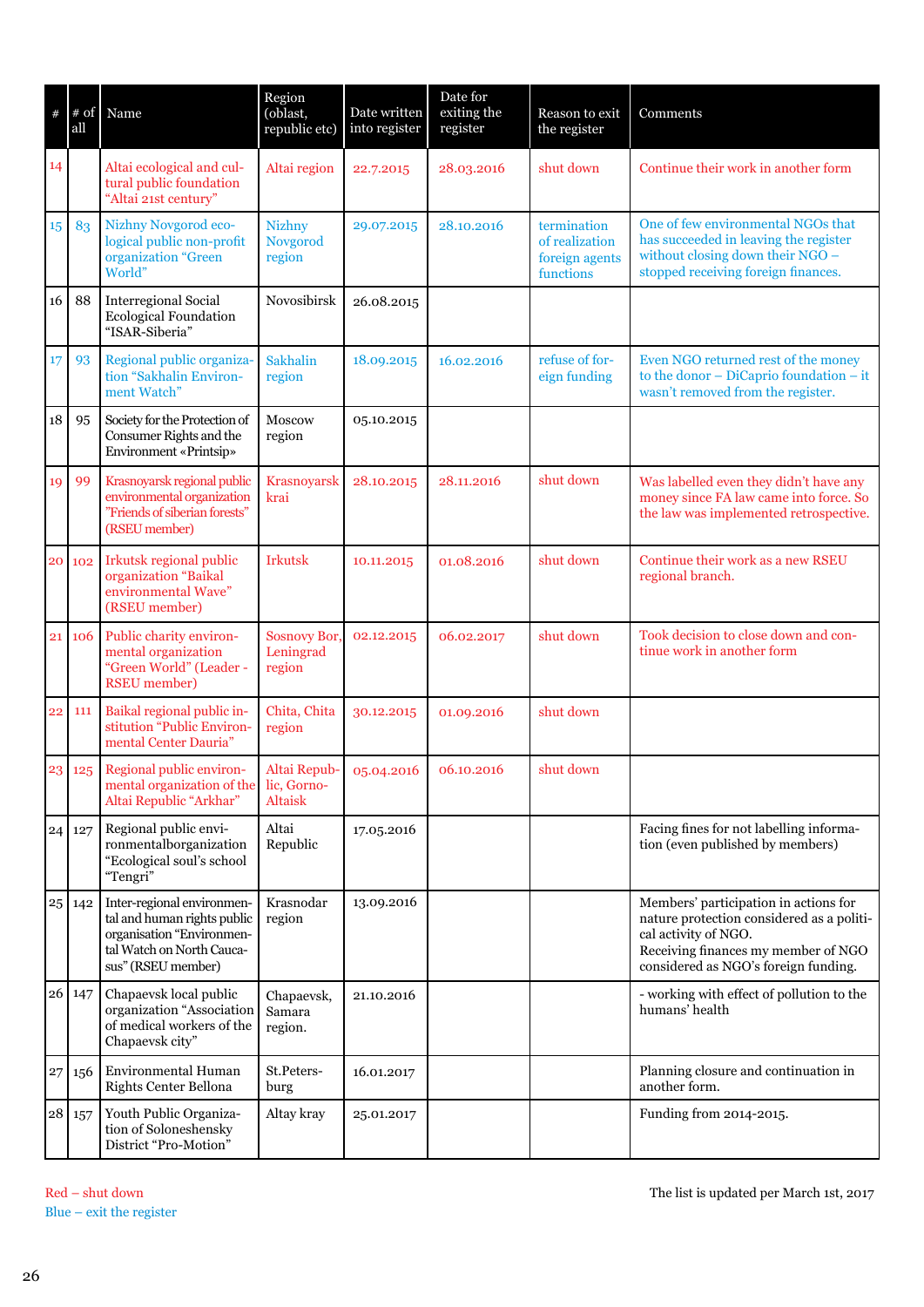### **REFERENCES / END NOTES**

1. The average exchange rate for 2016 for the Euro is 74,38 RUB, we are using 75; for Norwegian kroner is 7,99 RUB, we are using 8.

2. Naturvernforbundet 2016: Foreign Agent law: Impact on Russian environmental organizations

Naturvernforbundet 2014: «Foreign Agents» or Environmental heroes? Legal restrains on Russian environmental NGOs

Both reports are available at www.naturvernforbundet.no/civilsocietyreports

3. http://minjust.ru/ru/press/news/prikaz-minyusta-rossii-ot-21052015-no-116 ob-utverzhdenii-formy-zayavleniya-ob

4. Naturvernforbundet 2016: Foreign Agent law: Impact on Russian environmental organizations. Available at http://www.naturvernforbundet.no/civilsocietyreports 5. https://meduza.io/en/feature/2015/05/19/the-most-draconian-law-yet

6. This is the link to the law on amendments http://publication.pravo.gov.ru/ Document/View/0001201606020008?index=2&rangeSize=1

7. same as 3.

8. https://www.vedomosti.ru/politics/articles/2016/05/11/640573-kritika-zakona-inostrannih-agentah-yavlyaetsya-povodom-priznaniya-organizatsii-agentom 9. http://www.rbc.ru/politics/20/05/2016/573f16dc9a794721589ecf25 10. https://themoscowtimes.com/articles/un-urges-russia-to-change-foreignagent-law-53276

11. http://www.rapsinews.ru/legislation\_news/20160624/276376970.html 12. HRW 2016: Human rights watch. Article: Draconian Law Rammed Through Russian Parliament. Outrageous Provisions to Curb Speech, Privacy, Freedom of Conscience. 23.June, 2016

https://www.hrw.org/news/2016/06/23/draconian-law-rammed-through-russian-parliament

13. reference as above + Meduza 2016: Russia's State Duma just approved some of the most repressive laws in post-Soviet history. 24.june 2016. https://meduza.io/ en/feature/2016/06/24/russia-s-state-duma-just-approved-some-of-the-most-repressive-laws-in-post-soviet-history

14. Russian reader 2016: Website Russian reader, Tag: Valery Brinikh, translated personal facebook posts from June 2016. Available at: https://therussianreader. wordpress.com/tag/valery-brinikh/]

15. https://www.vedomosti.ru/politics/articles/2016/11/22/666392-espch-nko 16. http://www.article20.org/ru/news/nansirovanie-inostrannykh-agentov-i-patriarkh or NNV rep 16

17. http://www.pravkonkurs.ru/structure/coordinating\_commitee.php or NNV 18. http://www.gazeta.ru/politics/2015/10/07\_a\_7799249.shtml or NNV 19. Administrative code Article 19.34 (2) https://www.consultant.ru/document/ Cons\_doc\_LAW\_34661/08e5b494c927a5bdcff8cfadad343d153417ab61/ 20. Administrative code Article 19.7.5-2 https://www.consultant.ru/document/ Cons\_doc\_LAW\_34661/6f8f3560355b2002436d0cf06b23367e9220902c/ 21. Administrative code Article 19.4.1. https://www.consultant.ru/document/ Cons\_doc\_LAW\_34661/49378f7b974d4626596c99e07f8d8cb1a4032313/ 22. Administrative code Article 17.7 https://www.consultant.ru/document/Cons\_ doc\_LAW\_34661/097740a9818bdc1b78ca62de6ded9d3795440b24/ 23. https://www.asi.org.ru/news/2015/11/26/107822/

24. http://uitv.ru/news/7972

25. http://www.hrrcenter.ru/awstats/NLC\_FA%20for%204years-2211.pdf , rubles to euros from this source.

26. http://publicverdict.org/articles\_images/freedom-of-assosiation\_rus\_

nov212016.pdf , rubles to euros from this source

27. http://www.nytimes.com/2016/09/06/world/europe/russia-vladimir-v-putinlevada-center-polling-duma-united-russia.html

28. http://kommersant.ru/doc/3137972

29. https://www.vedomosti.ru/politics/articles/2016/11/18/666053-sud-poschital-zakonnim-priznanie

30. http://www.ng.ru/politics/2016-10-05/100\_inomemorial.html

31. http://www.venice.coe.int/webforms/documents/?pdf=CDL-AD(2016)020-e

32. http://www.greenworld.org.ru/?q=minyust\_61216

33. http://greenworld.org.ru/?q=human\_right\_211116

34. Same as note 4

35. http://za-prirodu.ru/page/process-poshel

36. http://graniru.org/Society/ngo/m.257414.html

37. https://www.facebook.com/fondov/photos

/a.154756814619257.35686.108044812623791/1145292128899049/

38. https://ecodefense.ru/2016/04/13/courtcase/

39. https://www.frontlinedefenders.org/en/case/case-history-valentina-cherevatenko

40. http://www.svoboda.org/a/27818157.html

41. http://en.publicverdict.org/topics/news/7404.html

42. http://president-sovet.ru/presscenter/news/read/3337

43. Same as note 4

44. http://fn-volga.ru/news/view/id/56668

45. http://fn-volga.ru/news/view/id/57482

46. http://www.rightsinrussia.info/person-of-the-week/ludmilakuzmina

47. https://www.golosinfo.org/en/articles/58661

48. http://kuzmina.golos.help/en

49. http://www.ewnc.org/node/23022

50. http://ewnc.org/node/23116

51. http://ewnc.org/node/23116

52. http://article20.org/ru/news/v-volgograde-zaderzhali-grazhdanskogo-aktivista-temura-kobal

53. https://www.frontlinedefenders.org/en/case/attempted-break-in-of-temurkobaliyas-home

54. http://proufu.ru/news/society/na\_predsedatelya\_soyuza\_ekologov\_bashkortostana\_proizoshlo\_napadenie/

55. http://www.rightsinrussia.info/person-of-the-week/grigorypasko

56. https://democrator.ru/petition/priznat-wwf-i-grinpis-inostrannymi-agentami/#

57. http://www.the-village.ru/village/city/situation/234627-greenpeace-i-wwf 58. http://www.atomic-energy.ru/Oka

59. https://en.wikipedia.org/wiki/Euromaidan

60. https://antimaidan.ru/content/9436

61. https://antimaidan.ru/article/9444

62. http://www.srji.org/en/

63. https://7x7-journal.ru/item/90354

64. http://greenworld.org.ru/?q=human\_right\_211116

65. http://www.greenworld.org.ru/?q=ecomet\_20414

66. http://www.titan2.ru/news/novosti-kholdinga/12-5-3

67. http://sudact.ru/arbitral/doc/a78r12tpPxgX/

68. http://www.levada.ru/2017/02/07/zakon-o-nekommercheskih-organizatsiyah/

69. http://lifenews78.ru/news/170685

70. http://freepressa.ru/news/2015/05/14/fond-za-prirodu-inostrannyj-agent/

71. http://freepressa.ru/news/2015/11/13/pervyj-agent-na-yuzhnom-urale-oshtrafovan/

72. http://freepressa.ru/news/2015/11/20/odnim-inostrannym-agentom-stanet-bolshe/

73. http://freepressa.ru/news/2016/11/08/agenty-bellony/

74. http://www.kremlin.ru/events/president/news/53440

75. http://kremlin.ru/acts/assignments/orders/copy/53697

76. http://pravo.ru/news/view/134745/

77. http://www.lawtrend.org/other/nezaregistrirovannye-organizatsii

78. https://rg.ru/2016/12/30/vs-post64-site-dok.html

79. http://tass.ru/politika/2319005